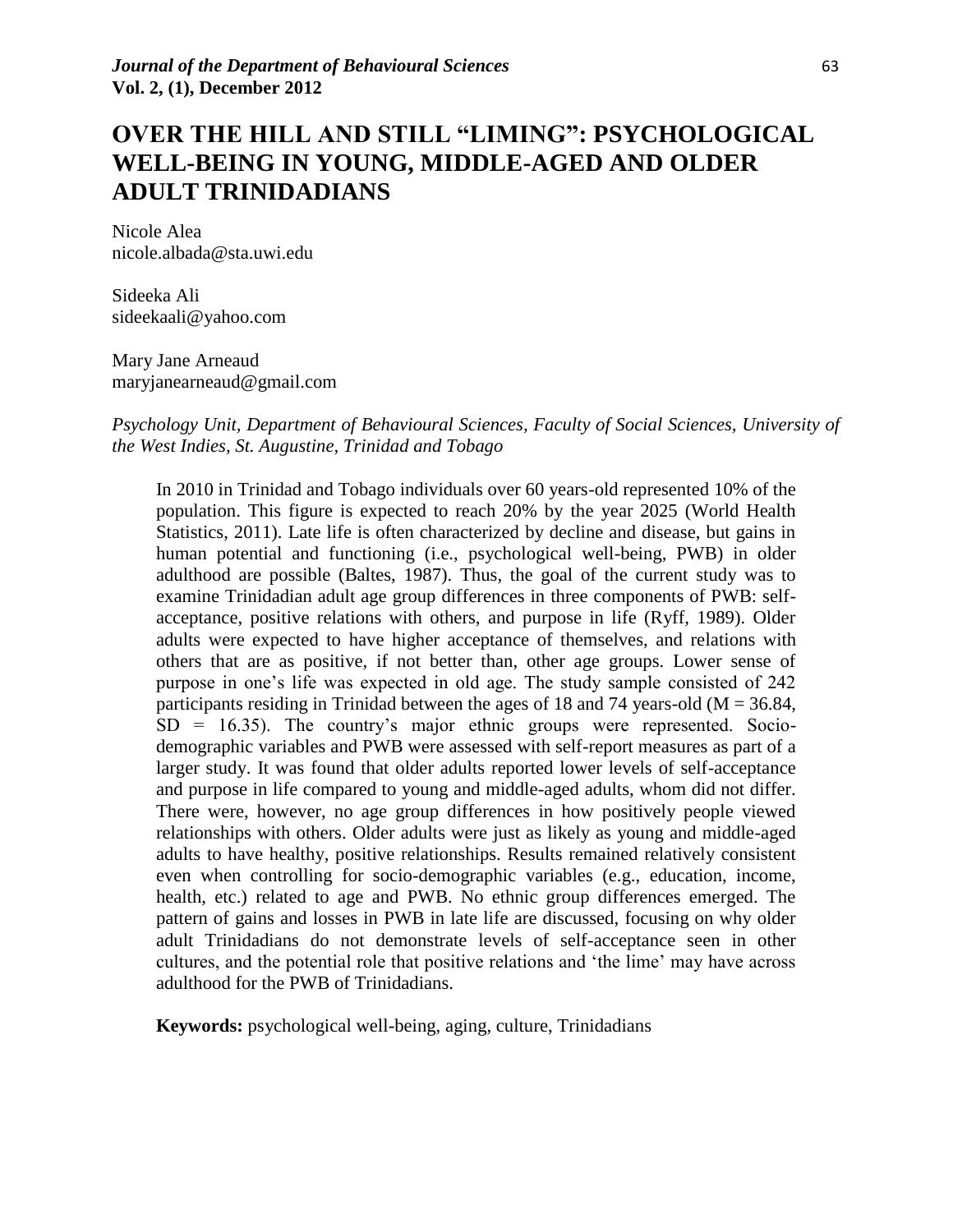### *Journal of the Department of Behavioural Sciences* 64 **Vol. 2, (1), December 2012**

The world"s population is aging. Demographic statistics from a United Nations report (World Population Aging: 1950-2050 2001) indicate that in 2006, almost 500 million people worldwide were 65 and older. By the year 2030, which is only 18 years from today, the number is projected to increase to 1 billion. This means that by the year 2030, every eighth person seen on the street or in the grocery store will be over the age of 65. Although these numbers are reflective of population statistics worldwide, the most rapid increase in the 65-and-older population is

occurring in developing countries, like those in the Caribbean region. In 2000, in less developed regions of the world, 8% of the population was 60 years-old and over, but in 2050, it is expected to reach 20%. Although Trinidad and Tobago by some indicators is no longer considered a developing nation (Organization for Economic Co-operations and Development; OECD 2011), population projections for the aged are in line with less-developed countries. In 2010 in Trinidad and Tobago individuals over 60 years-old represented 10% of the population. This figure is expected to reach 20% by the year 2025 (World Health Statistics 2011).

Despite the rapid growth of the older adult population in the nation, very little data is available from a psychological perspective on the health and well-being of older adults in Trinidad.<sup>1</sup>1 There is considerable data on health issues facing children, teenagers, and young adult populations in Trinidad (e.g., Baptiste, Voisin, Smithgall et al. 2007; Maharaj, Alli, Cumberbatch et al. 2008) and there is also a growing body of work on the nation"s older adults" physical, mental-health, social, and economic problems (e.g., Alea, Thomas, Manickchand, et al. 2010; Hector, Anderson, Paul, et al. 2010; McRae, Gershwin, Baboolal, & Morren 2008; Rawlins, Simeon, Ramdath, & Chadee 2008). However, no known data is available on the psychological well-being (PWB), or positive health indicators of growing older in Trinidad. Ill-health and wellbeing are not at opposite ends of the same health spectrum, but instead represent distinct constructs with independent, different predictors (Ryff, Love, Urry, et al. 2006). PWB is not the absence of psychological illness. Thus, it is imperative to move beyond knowing what ails the growing older adult population, to also explore the PWB of older adults in Trinidad. Thus, the purpose of the current research is to fill this gap in the literature by: (i) examining differences in multiple dimensions of PWB for young, middle-aged, and older adult Trinidadians, and (ii) to examine what socio-demographic variables help to explain age group patterns, if found. First, however, below we situate the current study in lifespan developmental theory (Baltes 1996; Baltes 1987; Baltes, Staudinger, & Lindenberger 1999), which encourages the exploration of positive growth and the human potential of old age, while considering cultural influences.

### **Lifespan Developmental Theory: Positive Late Life Functioning in Cultural Context**

One of the fundamental principles of lifespan developmental theory is that "any process of development entails an inherent dynamic between gains and losses" (Baltes 1987: 611). Historically, the gains or positive growth in functioning were considered the privilege of childhood to young adulthood, and late life was a period of disease and decline (Labouvie-Vief 1982; Uttal & Perlmutter 1989). Lifespan developmental psychology does not deny that with age losses will occur and that perhaps the losses to gain ratio is unbalanced, and negative in old age (Baltes & Smith 2003). However, this perspective strongly emphasizes, as others in medical and social sciences have, that aging should not be equated with disease (see Baltes & Baltes 1990 for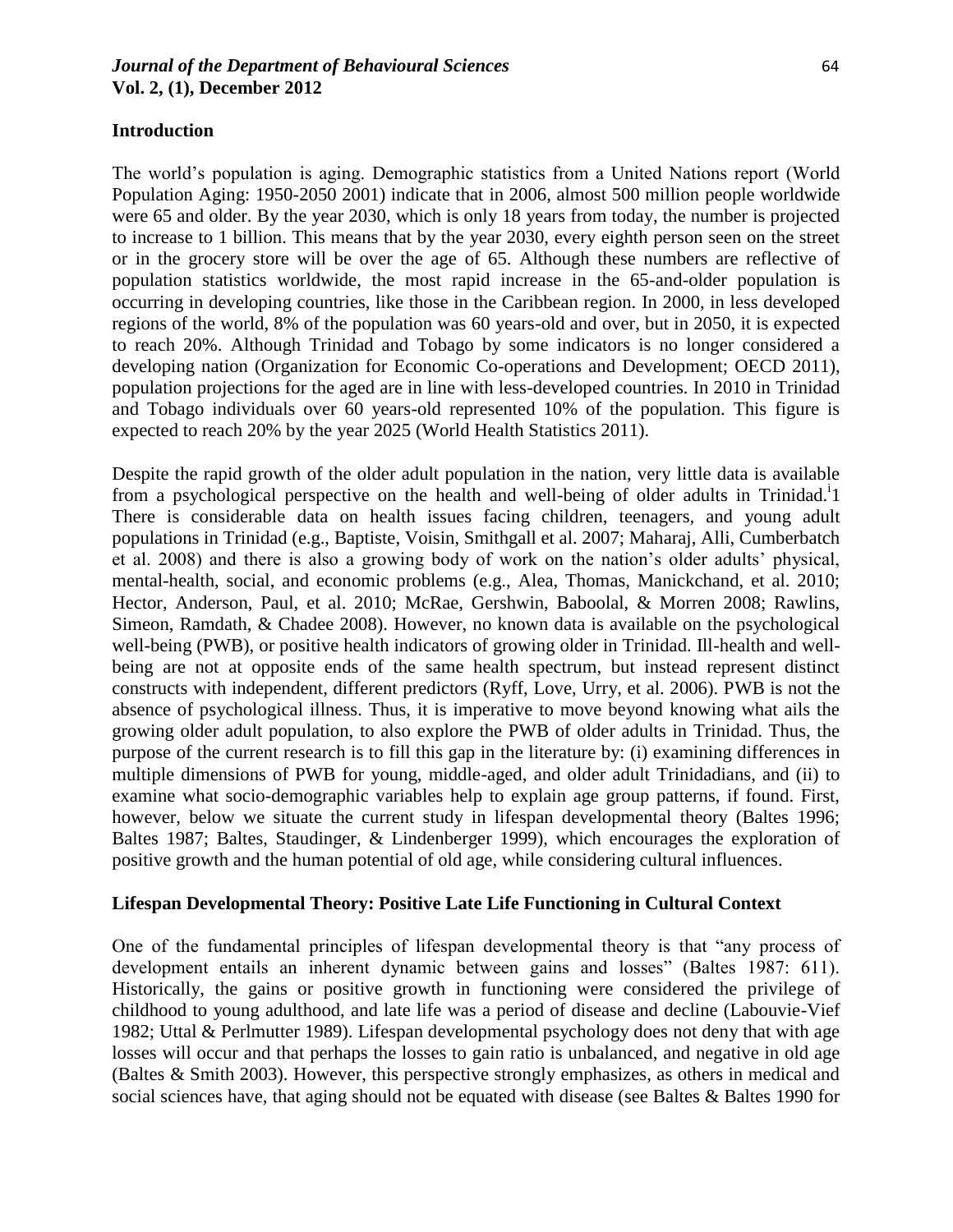a review). Humans can, and do, age successfully (Rowe, President, & Kahn 1996): they maximize desirable goals and outcomes, while minimizing potential losses (Baltes, et al. 1999). Functioning at all ages, even in late life, is multidirectional (Baltes & Baltes 1990; Shultz & Heckhausen 1996). Positive age-related patterns have been observed in numerous areas of psychological functioning (e.g., intelligence; Schaie 1994; emotion regulation; Carstensen & Charles 1998; identity achievement; Fadjukoff 2007), including the topic of the current study, PWB.

Lifespan developmental theory also emphasizes that development occurs within historical and cultural contexts (i.e., historical embeddedness; Baltes 1987), and that how a person develops over time, or how well they age, is keenly tied to sociocultural conditions. Cultural resources (e.g., economic, technological, education, etc.) are the driving factor, for example, behind the changes in average life expectancy in recent years (Baltes 1996). The average life expectancy of a Trinidadian born in 1950 was approximately 47 years-old; in 2009, the average life expectancy was 70 years-old (World Health Organization 2009). In Trinidad, it is highly likely that the 1970s oil boom which improved the material standard of living was a driving force behind the dramatic change in life expectancy in the last half century. It is not genetic evolution but cultural revolution (Baltes 1996) that is responsible for the growth in the older adult Trinidadian population. In fact, lifespan developmental theory proposes that the need for the accommodating and elevating role of cultural resources may become more important in old age (Baltes 1996), as older adults attempt to minimize losses and maximize gains (e.g., Brandtstädter & Greve 1994; Dixon & Bäckman 1995; Durham 1991; Marsiske, Lang, Baltes, et al. 1995). As reviewed below, socio-demographic representations of cultural forces (e.g., education, income, health status, etc.) have proven to be important predictors of PWB in late life (Chow 2010; Ryff & Singer 2002; Ryff, Keyes, & Hughes 2003).

# **Psychological Well-being (PWB) in Adulthood and Late Life**

PWB is a multidimensional construct (Ryff 1995; see also Pavot & Diener 2004) that encompasses active engagement with life (i.e., eudaimonic well-being; Kahneman, Diener, & Schwarz 1999; Keyes, Shmotkin, & Ryff 2002; Ryan & Deci 2001) and positive human functioning (Ryff, 1989). The dimensions of PWB examined in the current study and thus the focus of this literature review, include: self-acceptance, which is the ability to see and evaluate oneself well, in terms of strengths and weaknesses; positive relations with others, which is about having close, positive, social connections with other people in one's life; and purpose in life, which encompasses having a sense that one's life is meaningful and has direction (Ryff, 1995). The age-related pattern of results for these three components of PWB is fairly consistent in the literature, and nicely demonstrates that aging is comprised of both gains and losses. Most of the literature on age group differences reviewed in this section comes from North America where the PWB scales that we utilized in the current study (Ryff 1989) were developed (see Methods for details and Discussion for the limitation of this approach). Cultural considerations are reviewed in the next section.

Self-acceptance and positive relations with others are two components of PWB that seem to be either unaffected by growing older (e.g., Ryff 1995; Springer, Pudrovska & Hauser 2011) or even shows improvement as one moves in to late life. A series of studies (e.g., Ryff et al. 2003;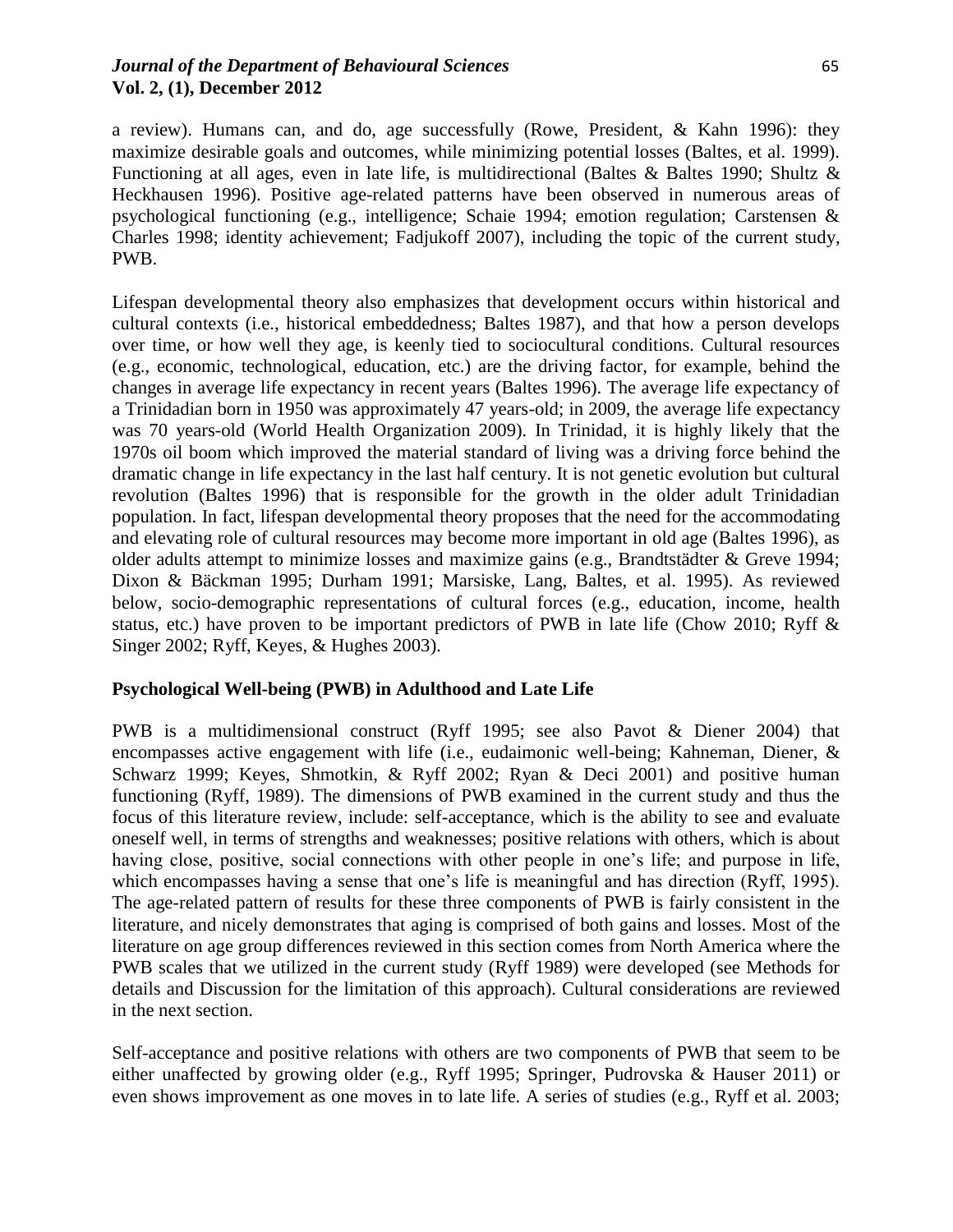### *Journal of the Department of Behavioural Sciences* 66 **Vol. 2, (1), December 2012**

Ryff & Singer 2006) finds that as a person gets older they tend to become more accepting of who they are: self-acceptance is positively related to aging. Young adulthood is a time for identity formation (Erikson 1968), but by late life, older adults expect to maintain a stable sense of self (Kroger 2002). Similarly, by the time someone reaches late life they have developed warm, positive relationships with others (e.g., Ryff & Singer 2006; Ryff, Kwan, & Singer 2001). Socioemotional goals of late life encourage the development of relationships that are more positive, deeper, and more meaningful than those relationships that a person has in young adulthood (Carsentsen 1992). Social networks may be smaller in older adulthood (Rook & Schuster 1996), but the relationships tend to be more satisfying (van Tilburg 1998).

Not all components of PWB, however, show gains in late life. As individuals get older there tends to be a decline in a person"s sense of having purpose in their life (Ryff & Keyes 1995; Ryff, Keyes & Hughes 2004; Springer et al. 2011). The negative relation between age and purpose in life is found in both cross-sectional (Ryff et al. 2003; Ryff et al. 2001) and longitudinal work (Springer et al. 2001). This negative age-related pattern is likely a result of knowing, as one gets older, that mortality is approaching: there is less time left to live (Neugarten 1996). It may be difficult to have a sense of direction and purpose in one"s life when time is viewed as limited. It is more typically the past, rather than the future, that is viewed as having purpose and meaning in old age (Alea & Bluck 2012; Butler 1963).

### **Socio-demographic Predictors of PWB: Cultural Considerations**

This general pattern of growth in some components of well-being (e.g., self-acceptance, positive relations with others) but decline in others (e.g., purpose in life) as one ages has also been found in Japan (Karasawa, Curhan, Markus, et al. 2011), Germany, and the United Kingdom (Gerstorf, Ram, Mayraz, et al. 2010). Cultural variations in PWB have not been extensively studied, with the exception of work from independent versus interdependent cultures (e.g., Baker, Soto, Perez & Lee 2012; Morling, Kitayama & Miyamoto 2002; Karasawa et al. 2011; Ryff 1995) and only a few have focused on adult age group differences (Karasawa et al. 2011). The few studies that were located with Caribbean samples (Jamaicans, Bourne 2008; Trinidadians, Hector et al. 2010) found a negative relation between well-being and age. However, these studies tended to use composite measures of well-being, with an emphasis on physical well-being, and did not allow for the distinction between the dimensions of psychological well-being in particular.

The lack of literature on PWB in various cultures is compensated for by a large amount of work examining the socio-demographic variables (education, income, subjective health, relationship status), which are constructed by one's culture (Berger & Luckman 1966; Descartes 2012; Khumalo, Temane, & Wissing 2012), that predict PWB (e.g., Chow 2010 Grossi, Blessi, Sacco & Buscema 2012; Ryff et al. 2003; Ryff & Singer 2002). For example, a meta-analysis (Pinquart & Sŏrensen 2000) of almost 300 studies that had older adults in their samples found that higher socioeconomic status (SES), higher educational attainment, and better social integration predicted higher levels of well-being (i.e., life satisfaction, self-esteem). Effects were moderated by age: the relation between SES and education and life satisfaction became weaker with advancing age, indicating that perhaps these socio-demographic variables are less likely to account for late life costs and benefits to well-being. Additional studies support the link between education, income, and PWB. A cross-cultural study on older adults (50 years and older) with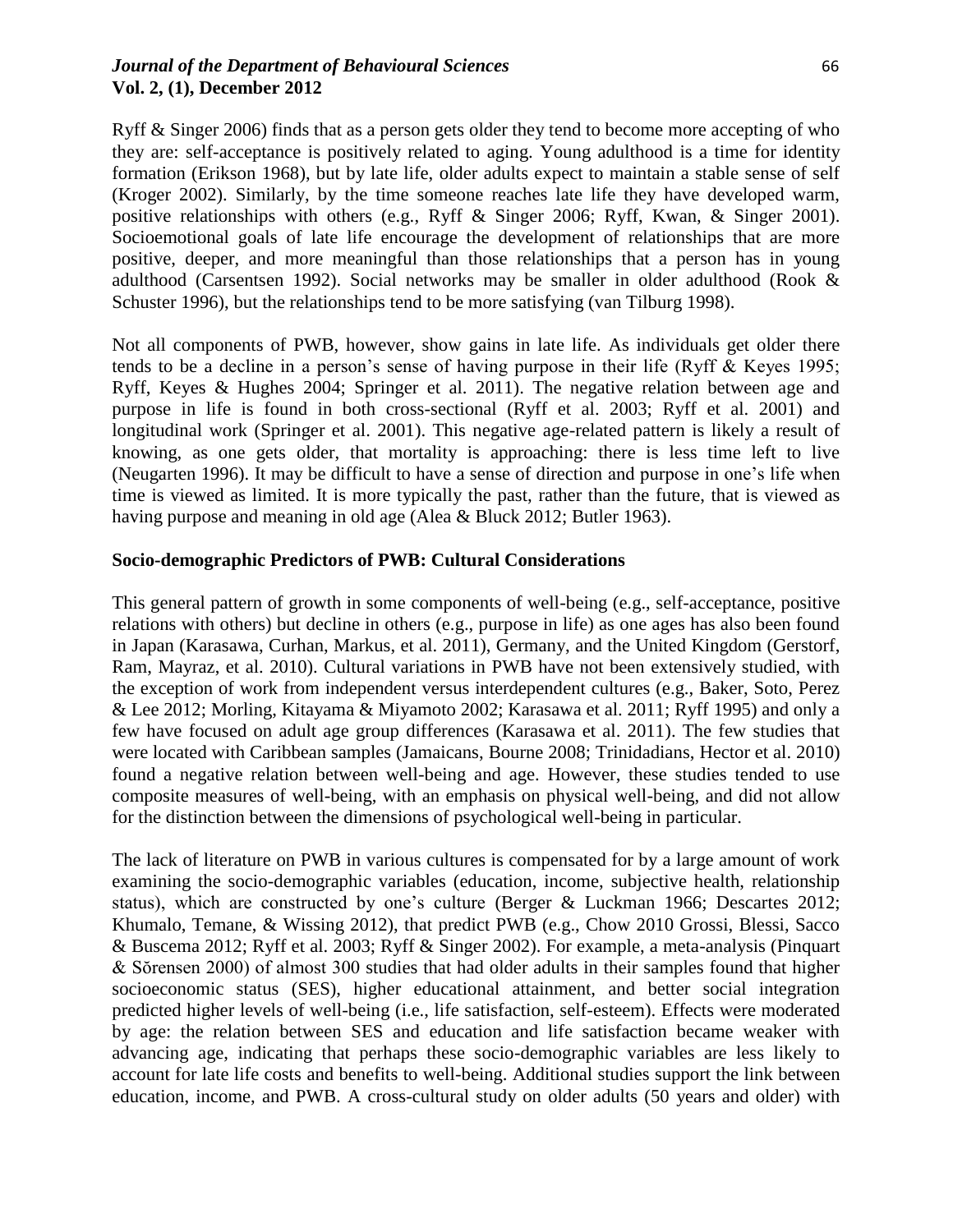# *Journal of the Department of Behavioural Sciences* 67 **Vol. 2, (1), December 2012**

data from the United States, Australia, and Korea found that individuals who were less satisfied with their level of wealth had poorer life satisfaction in all three countries (Kim, Sargent-Cox, French, et al. 2012). Research from Brazil replicates results regarding the importance of educational attainment on successful aging (Ordonez, Lima-Silva & Cachioni 2011).

If lack of income and education have a general detrimental effect on PWB, social integration (Luo & Waite 2011; Pinquart & Sŏrensen 2000) and good health (Ryff 1995; Ryff et al. 2006; Tran, Wright, & Chatters 1991) is good for late life PWB. For example, a Malaysian study with individuals ranging in age from 60 to 100 found that the oldest old unmarried participants (i.e., those with low social support) were at risk for experiencing poorer PWB compared to the younger aged people in the study (Momtaz, Imbrahim, Hamid, & Yahaya 2011). Similarly in Canada, being married is positively related to PWB (Chow 2010). Regarding health, older adults with lower biological risks of disease report having higher levels of PWB overall (Ryff et al., 2006), and being in good health (e.g. having low cholesterol levels) is related to having higher overall levels of life satisfaction, and a greater sense of purpose in life and direction for older adults (Mock & Eiback 2011; Ryff, Singer, & Love 2012). The same holds true for subjective health. Participants who rated themselves as more healthy have higher overall levels of wellbeing whereas those who rate themselves in poor health have lower levels of well-being (Ryff 1995; Tran et al. 1991). Thus, socio-demographic variables relate to PWB.

# **Study Expectations**

As there is no previous literature on the three dimensions of PWB (self-acceptance, positive relations with others, and purpose in life) across adulthood for Trinidadians available, our study expectations are based mostly from the work that has been done in the United States by Ryff and her colleagues. This seems like a reasonable approach as research suggests that the Caribbean is influenced by North American cultural values through media and non-media contact (for example, through travel and tourism), because of the proximity and shared language of the two regions (Brown 1995). Secondly, well-being indicators are not vastly different in Trinidadian and American samples (Hector et al. 2010). Nonetheless, expectations are tentative and somewhat exploratory because cultural traditions and values might persist (Inglehart & Baker, 2000; Lindeman & Verkasalo, 2005) despite modes of contact and similarities with North America.

Multidirectional age-related patterns are predicted. Self-acceptance among older Trinidadians is expected to be at least as good as younger-aged groups, or perhaps even better. Older adult Trinidadians are also expected to have relations with others that are as positive, if not better than, young and middle-aged adults. On the other hand, feeling a sense of purpose in one"s life is expected to be lower in late life compared to earlier in adulthood. The previous literature also suggests that education level, SES (i.e., income), social integration (estimated by relationship status in the current study), and subjective health relate to PWB, and thus should help to explain some of the age group differences. Specifically, higher levels of education and income, being married, and having better subjective health is expected to be positively related to all dimensions of PWB. We also anticipate that controlling for socio-demographic variables in analyses will provide a clearer picture of the age-related differences in PWB.

# **Method**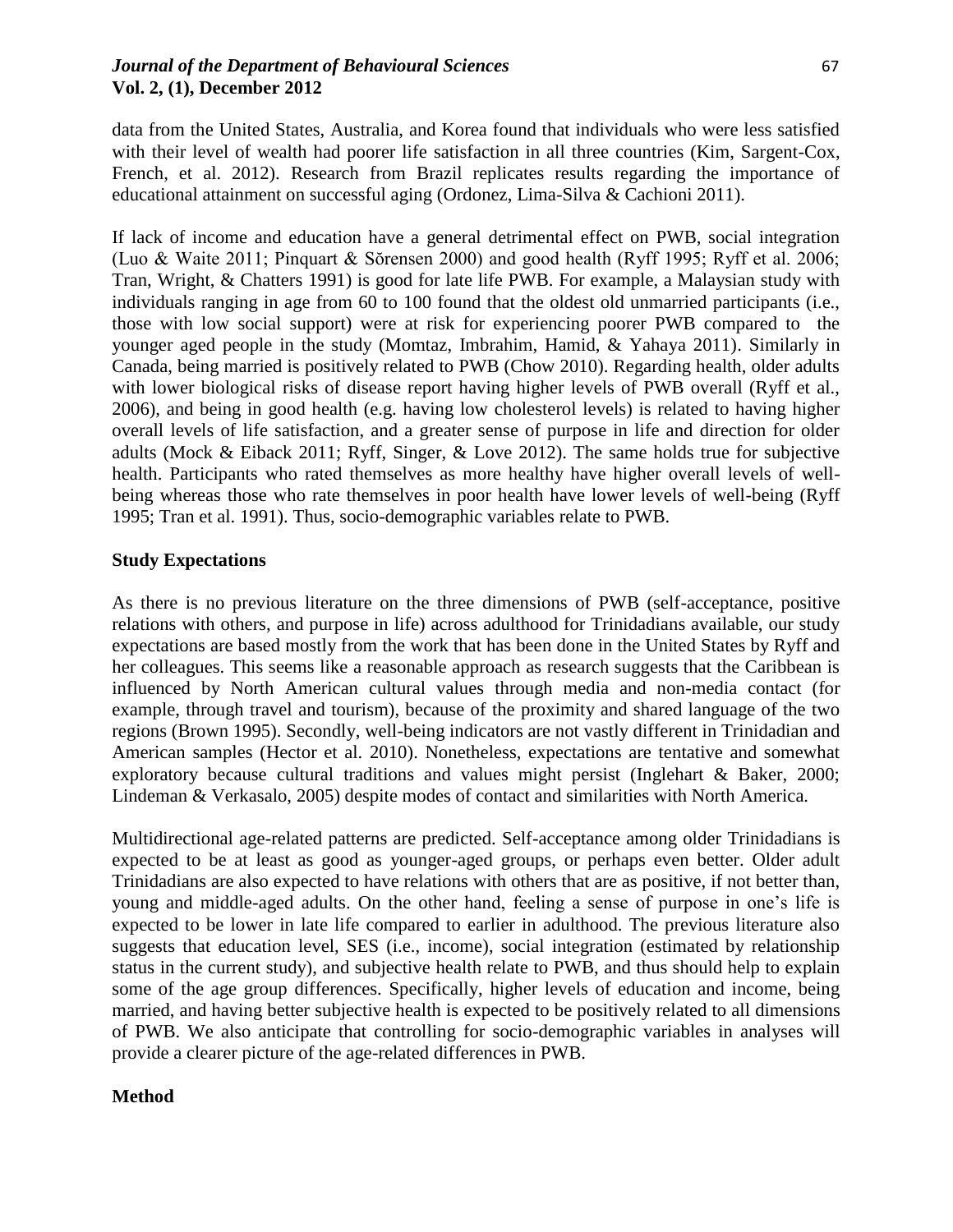### *Journal of the Department of Behavioural Sciences* 68 **Vol. 2, (1), December 2012**

#### *Participants*

Two-hundred and forty-two individuals residing in Trinidad participated. Participants ranged in age from 18 to 74 years-old ( $M = 36.84$ ,  $SD = 16.35$ ), but were divided in to three age groups: young (18-29 years-old, M age = 22.33, SD = 3.10, n = 110), middle-aged (30-49, M age = 38.82, SD = 5.89, n = 71), and older adults (50 and older, M age = 60.7, SD = 16.35, n = 61). The sample was 87% women. The ethnic distribution reflected the major groups in the country with 42% Africans, 33% Indians, and 24% mixed persons. Young and middle-aged adults were recruited from undergraduate psychology courses at the University of the West Indies, and received partial credit towards a research requirement in a course. Older adults were recruited primarily from the Trinidad and Tobago Association for Responsible Persons, and they were compensated with TTD100.00 for their participation. We recognize that the sample is thus not representative of the population of Trinidad and this is further discussed in the Limitations section.

#### *Procedure and Measures*

Data was collected as part of a larger study that took approximately 75 minutes. The procedures for the university and community samples were identical. Questionnaires were administered by female research assistants in a moderately-sized group, classroom-like setting. Participants were asked to complete an informed consent document, and then proceed to answer the study measures at their own pace. Researchers were available to answer questions, if necessary. Two groups of measures were used in the current study: a measure of PWB, which was the primary outcome measure, and a measure assessing socio-demographic variables to be used as covariates in analyses. These measures were presented in a counterbalanced order.

**Psychological well-being.** Three subscales of Ryff"s Scales of Psychological Well-Being (Ryff 1989) were used, and included: self-acceptance, positive relations with others, and purpose in life. These psychological well-being scales show very good validity and reliability across a variety of cultures (e.g., Australia: Ferguson & Goodwin 2010; France: Salama-Younes, Ismail, Montazeri & Roncin 2011; Spain: Villar, Triadó, Celdran & Solé 2010; Italian and Belarusian: Sirigatti, Penzo, Iani et al.  $2012$ ).<sup>ii</sup> The self-acceptance subscale contains 15-items and assesses one"s attitude towards the self, acknowledgement and acceptance of both good and bad characteristics of the self, and a feeling of positivity about past experiences. An example item is: I like most aspects of my personality. The positive relations with others subscale is made up of 14 items and assesses the presence of warm, satisfying and trusting relationships, care for others, empathy, affection and intimacy, and an understanding of compromise. An example item is: Most people see me as loving and affectionate. The purpose in life subscale has 14 items and assesses the presence of goals, a sense of direction, and beliefs that give life purpose; also the feeling that there is meaning to both the present as well as previous life experiences. An example item is: I enjoy making plans for the future and working to make them a reality. Items are not presented sequentially by subscale. Responses to all items are made on a 6-point Likert scale ranging from, strongly disagree (1) to strongly agree (6). Negatively-worded items are reversed prior to scoring so that higher scores are indicative of greater self-acceptance, positive relations with others, and purpose in life. The subscales showed good internal consistency in the current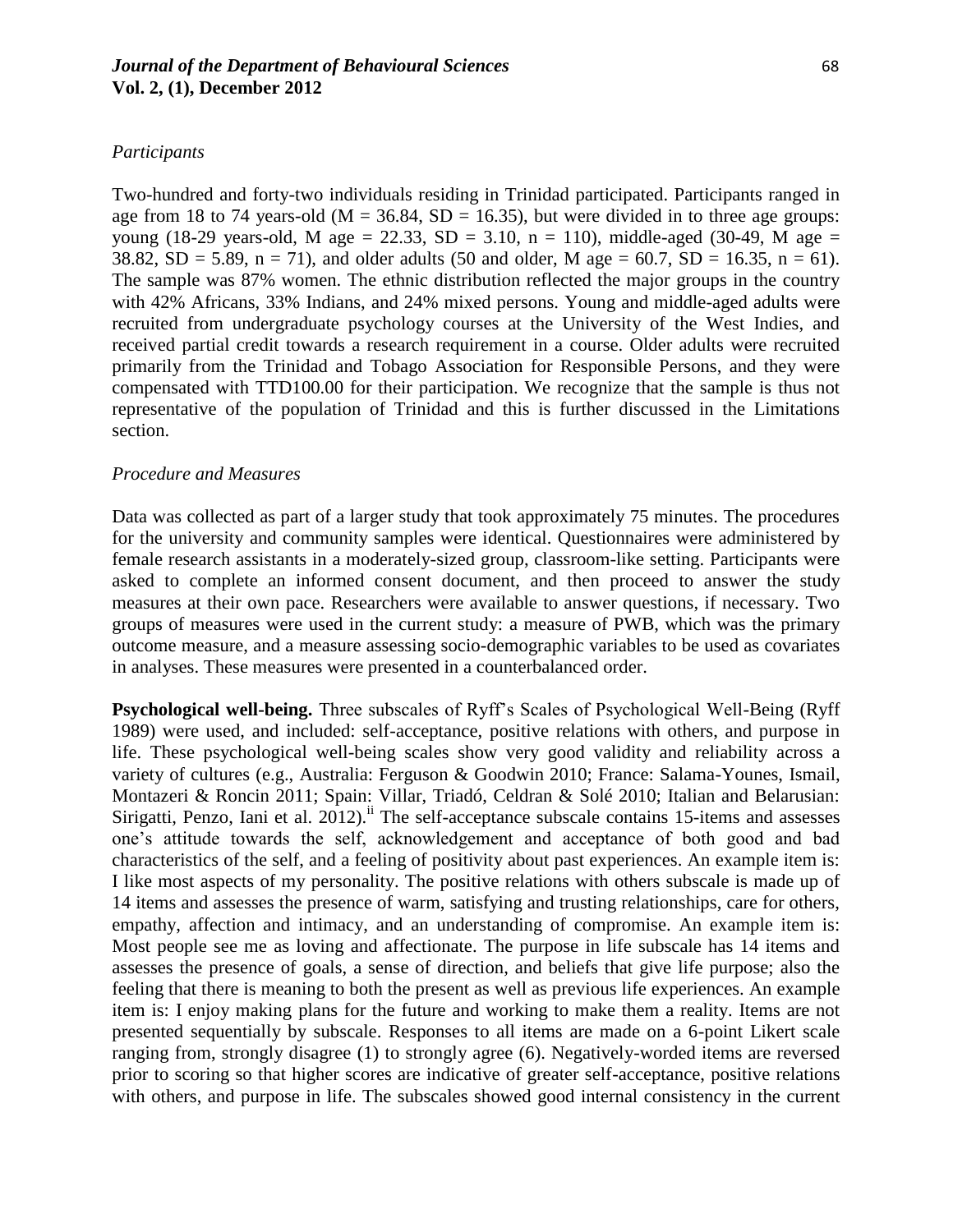### *Journal of the Department of Behavioural Sciences* 69 **Vol. 2, (1), December 2012**

sample: self-acceptance Cronbach's  $\alpha = .75$ , positive relations with others Cronbach's  $\alpha = .81$ , and purpose in life Cronbach's  $\alpha$  = .86.

**Socio-demographic variables.** Four socio-demographic variables were measured: education, relationship status, income, and subjective health. Descriptive statistics appear in Table 1. For education, participants reported the number of years of formal schooling attained since, and inclusive of, primary school. The relationship status question asked participants to indicate whether they were single, in a stable long-term relationship, cohabitating or common law union, married, divorced or separated, widowed, or "other." This variable was used as a proxy for social integration and thus we collapsed across the categories for analyses so that people were either in a relationship or not. Income was a representation of total household family monthly income, and was assessed with eight possible income brackets, including: <\$999, \$1000-\$2999, \$3000-\$4999, \$5000-\$6999, \$7000-\$8999, \$9000-\$9999, \$10000-\$11999, >\$12000. We recognize that this is a rather rough estimate of SES (Adler & Stewart 2007), and thus it should only be viewed as a proxy. Finally, subjective health was measured with a widely-used one item question which asks participants to rate their health compared to own-age peers on a 6-point Likert-scale (Maddox 1962). The question does not distinguish between psychical or mental health; it is generic. Responses are made on a 6-point Likert scale, ranging from 1 (very poor) to 6 (very good).

#### **Table 1**

|                     | Age group | $\boldsymbol{M}$        | SD                  |
|---------------------|-----------|-------------------------|---------------------|
| Education           | Young     | 16.04                   | 2.73                |
|                     | Middle    | 17.28                   | 6.04                |
|                     | Old       | 15.89                   | 7.36                |
| Income              | Young     | 5.81                    | 2.21                |
|                     | Middle    | 6.39                    | 1.80                |
|                     | Old       | 5.65                    | 2.12                |
| Subjective health   | Young     | 4.70                    | .90                 |
|                     | Middle    | 4.97                    | .74                 |
|                     | Old       | 4.97                    | .79                 |
| Relationship status |           | % not in a relationship | % in a relationship |
|                     | Young     | 72                      | 28                  |
|                     | Middle    | 50                      | 50                  |
|                     | Old       | 45                      | 55                  |

#### *Descriptive statistics for socio-demographic variables by age group*

*Note.* There were no significant age group differences for education, income, and health. The  $\chi^2$  test for differences in relationship status by age group was significant,  $\chi^2$  (238) =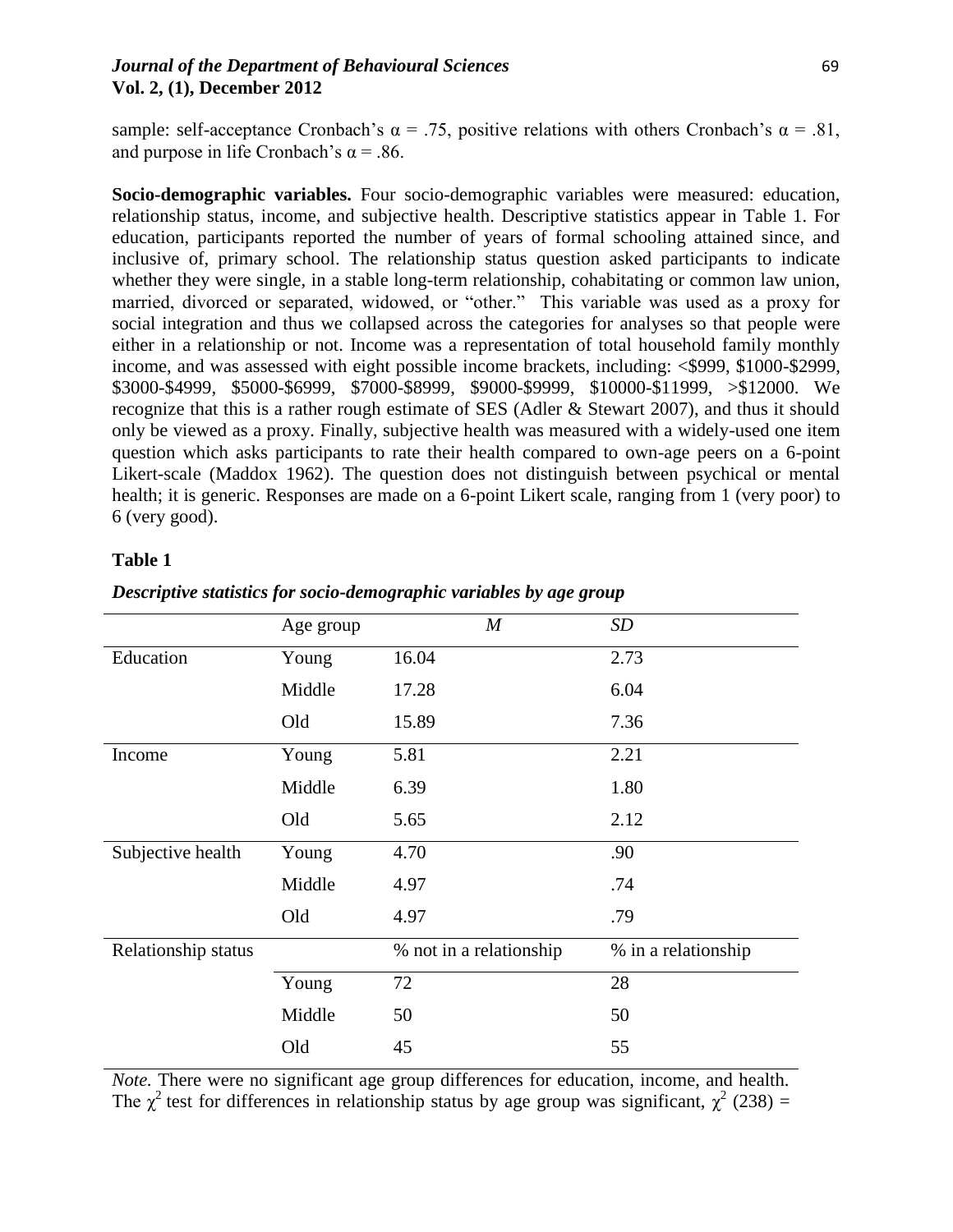$10.21, p < 0.01$ , with older adults being more likely than chance to be in a relationship, and younger adults being less likely.

### *Results*

Analyses correspond to the study aims: (i) to examine whether there are differences in PWB dimensions (self-acceptance, positive relations with others, purpose in life) between young, middle-aged, and older adult Trinidadians, and (ii) to explore whether socio-demographic variables related to both age and PWB account for adult age group differences in PWB, if differences exist. Results are divided in to two sections corresponding to these aims.

### **Adult Age Group Differences in PWB**

To examine whether there were adult age group differences in PWB, an age group multivariate analyses of variance (MANOVA) was conducted. Age group was a between-subjects variable. Dependent variables were the three components of PWB: self-acceptance, positive relations with others, and purpose in life.<sup>iii</sup> Univariate results were considered only if the MANOVA was significant, and age group differences were followed up with all possible pairwise comparisons using the Bonferroni correction. The multivariate age group effect was significant, Wilk's  $\lambda$  = .84, F (6, 474) = 7.35, p < .001,  $np2 = 0.09$ . Univariate tests revealed that there were significant age group differences for only two components of PWB: self-acceptance, F  $(2, 242) = 5.09$ , p < .001,  $np2 = 0.06$ , and purpose in life, F (2, 242) = 21.50, p < .001,  $np2 = 0.15$ . Young, middle-aged, and older adults did not differ in the extent to which they had positive relationships with others,  $F(2, 242) = 1.97$ ,  $p = .05$ ,  $np2 = .03$ . The pattern of results is shown in Figure 1, and the post-hoc analyses for self-acceptance and purpose in life are presented overleaf.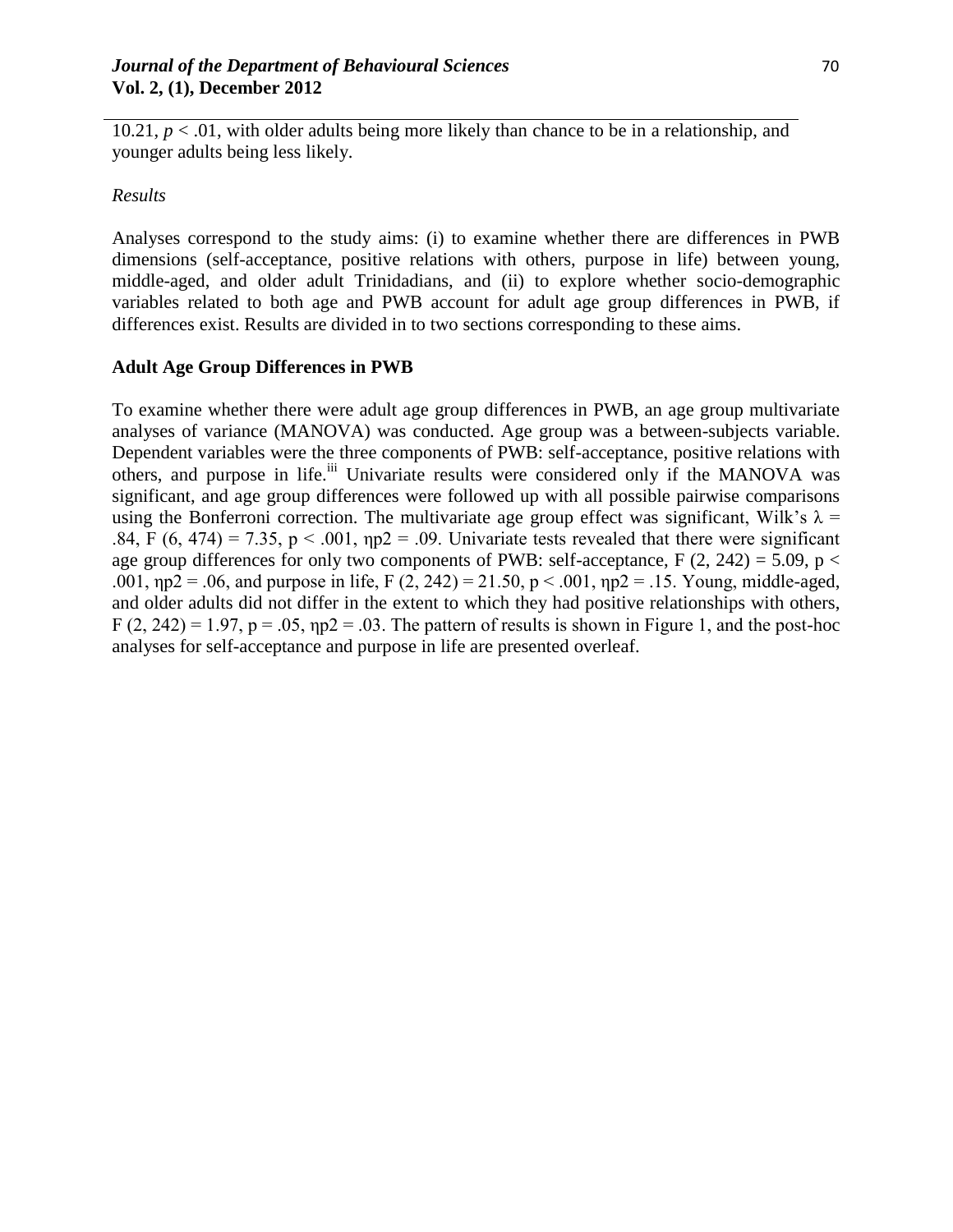**Figure 1 Age differences in self-acceptance, positive relations with others, and purpose in life** 



*Note.* Bars within each dimension of psychological well-being with different letters were significantly different. When controlling for socio-demographic variables: there is no longer a significant difference in self-acceptance between middle-aged and older adults; the nonsignificant difference between young and middle-aged adults for purpose in life becomes significant

As can be seen in Figure 1 for self-acceptance, contrary to expectations, older adults had lower levels of self-acceptance than younger adults, t  $(170) = 3.91$ ,  $p < .001$ , and middle-aged adults, t  $(131) = 3.13$ ,  $p < .01$ . There was no difference between young and middle-aged adults' selfacceptance, t (180) = .53,  $p > 0.05$ . The pattern of results was similar for purpose in life, though this was what was hypothesized. Older adults reported the lowest levels of having purpose in their life, significantly lower than both the young, t (170) = 6.56, p < .001, and middle-aged adult group, t (170) = 4.13,  $p < .001$ . Again, young and middle-aged adults did not differ in PWB, measured as purpose in life, t (180) = 2.12,  $p > .05$ . Thus, contrary to expectations, older adults reported having lower levels of self-acceptance. Consistent with what was expected: purpose in their life was also lower in the older adult age group compared to the other two age groups. Also consistent with what was expected, older adults" relationships were as positive as the other two age groups.

### **Socio-demographic Variables, Age, and PWB**

The second goal of the study was to examine whether any initial findings regarding adult age group differences in PWB would remain when considering socio-demographic variables that relate to both age and to PWB. Thus, to first determine what socio-demographic variables might be of relevance, bivariate correlations were conducted between age group, socio-demographic variables, and the three dimensions of PWB. The socio-demographic variables included: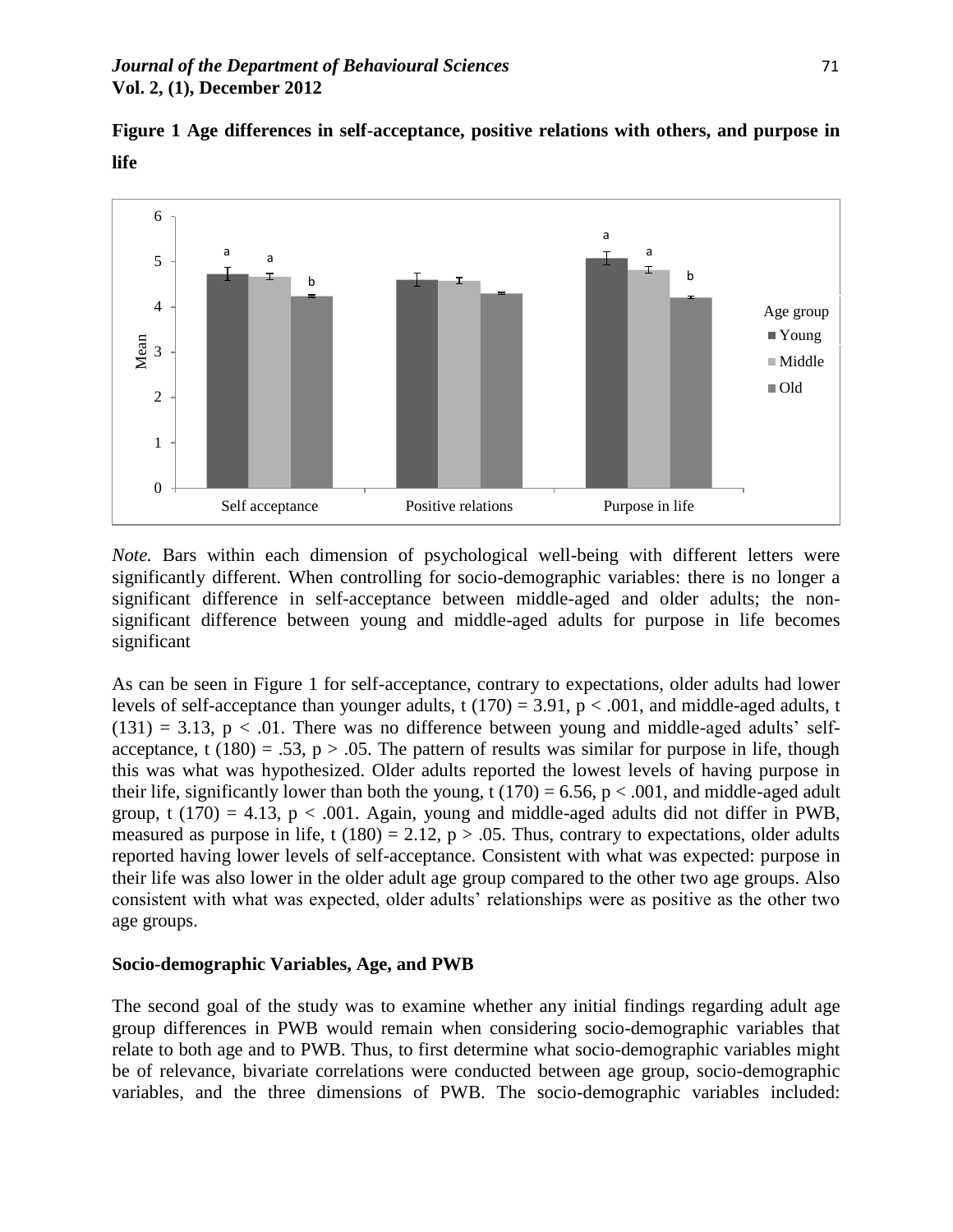### *Journal of the Department of Behavioural Sciences* 72 **Vol. 2, (1), December 2012**

education, relationship status, income, and subjective health. Spearman rank-order correlations were used, and are reported in Table 2.

#### **Table 2**

### *Correlations among age group, socio-demographic variables, and psychological well-being*

|                                             |                          | $\mathbf{1}$ | $\overline{2}$    | 3                 | $\overline{4}$ | 5       | 6                                     | $\overline{7}$ | 8                                     |  |  |
|---------------------------------------------|--------------------------|--------------|-------------------|-------------------|----------------|---------|---------------------------------------|----------------|---------------------------------------|--|--|
|                                             | 1. Age group             |              | $-.03$            | $.18**$           | $-.00$         | .12     | $-.27***$                             | $-.16*$        | $-.35***$                             |  |  |
| 2.                                          | <b>Education</b> level   |              | $\qquad \qquad -$ | $-.03$            | $.16*$         | $.18**$ | .09                                   | .05            | .12                                   |  |  |
|                                             | 3. Relationship status   |              |                   | $\qquad \qquad -$ | $.21**$        | .01     | .00                                   | $-.03$         | $-.04$                                |  |  |
| 4.                                          | Income                   |              |                   |                   | --             | $.19**$ | .10                                   | $.16*$         | .10                                   |  |  |
| 5.                                          | Subjective health        |              |                   |                   |                | $ -$    | $.20**$                               | .09            | $.23***$                              |  |  |
| 6.                                          | Self-acceptance          |              |                   |                   |                |         | $\hspace{0.05cm}$ – $\hspace{0.05cm}$ | $.64***$       | $.74***$                              |  |  |
|                                             | 7. Positive<br>relations |              |                   |                   |                |         |                                       | --             | $.60***$                              |  |  |
|                                             | with others              |              |                   |                   |                |         |                                       |                |                                       |  |  |
|                                             | 8. Purpose in life       |              |                   |                   |                |         |                                       |                | $\hspace{0.05cm}$ – $\hspace{0.05cm}$ |  |  |
| * $p < .05$ , ** $p < .01$ , *** $p < .001$ |                          |              |                   |                   |                |         |                                       |                |                                       |  |  |

As can be seen, age group correlated with one socio-demographic variable: relationship status. As age increased individuals were more likely to be in a relationship. Two socio-demographic variables were correlated with PWB dimensions: income and subjective health. Income was related to having positive relations with others: as income increased people were more likely to report positive, healthy relationships. Subjective health was positively correlated with two components of PWB: self-acceptance and purpose in life. As self-reported subjective health increased so did one"s acceptance of themselves and life seemed to have more purpose. In addition, as can be seen in Table 2, some of the socio-demographic variables were related. Being more educated was related to higher income levels and better subjective health status. Individuals in relationships were also likely to have higher income levels. These correlational results thus suggest that controlling for education, relationship status, income, and subjective health may provide a clearer picture of age group differences in PWB.

Thus, the initial age group (young adults, middle-aged, older adults) MANOVA was redone as a multivariate analysis of covariance (MANCOVA), controlling for education, relationship status, income, and subjective health.<sup>iv</sup> The dependent variables again were self-acceptance, positive relations with others, and purpose in life PWB dimensions. The same criteria used in the initial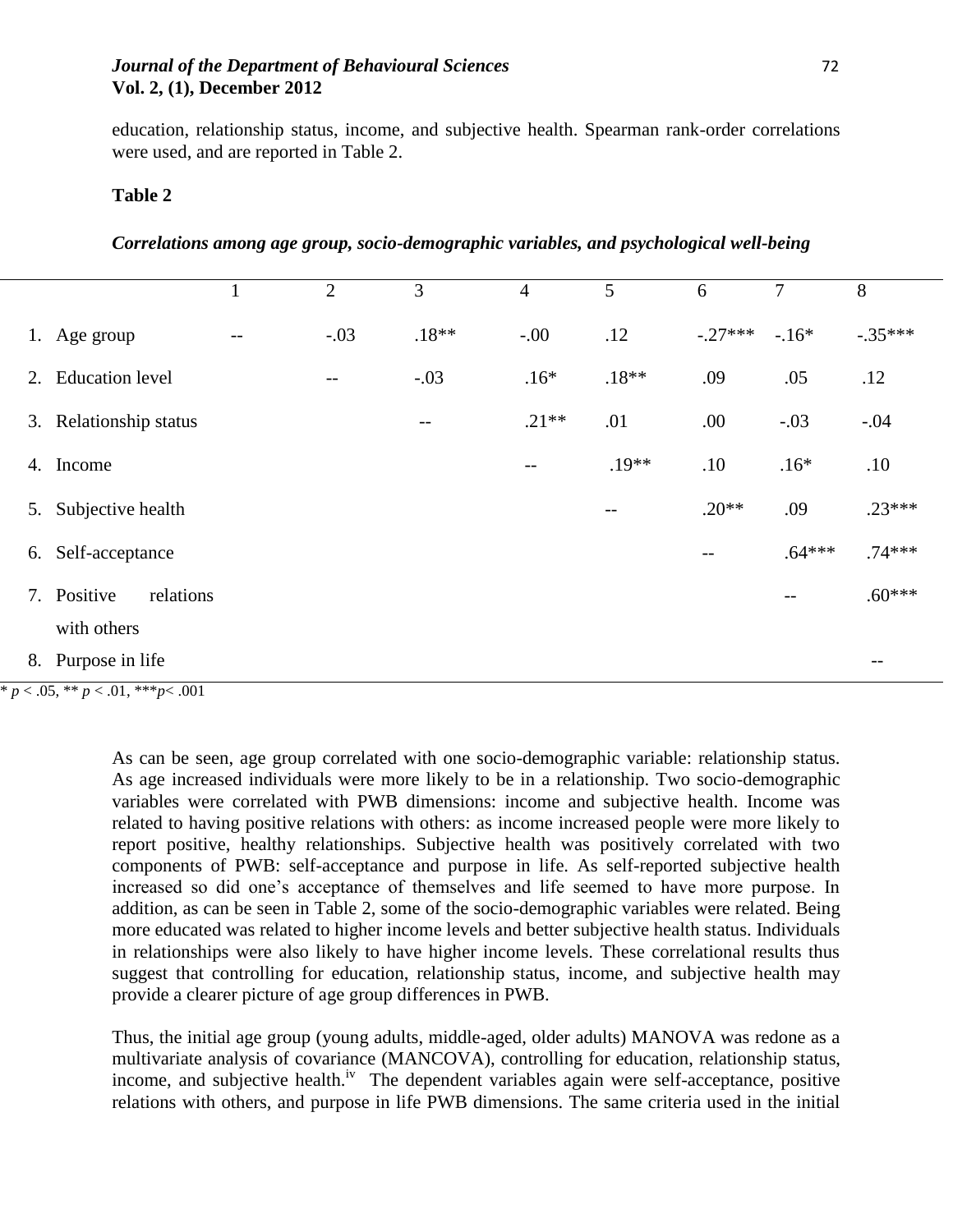### *Journal of the Department of Behavioural Sciences* 73 **Vol. 2, (1), December 2012**

analyses applied: univariate effects were considered only for significant multivariate effects, and the Bonferroni correction was used. Subjective health was the only covariate that predicted PWB, Wilk's  $\lambda = .89$ , F (3, 204) = 8.40, p < .001,  $np2 = .10$ . The age group multivariate effect was significant, Wilk's  $\lambda = .82$ , F (6, 408) = 7.35, p < .001,  $np2 = .10$ , with univariate effects for self acceptance, F (1, 206) = 11.13, p = .001,  $np2 = 0.05$ , and purpose in life, F (1, 206) = 13.80, p  $<$  0.01, np2 = 0.09, consistent with initial and correlational analyses. The univariate results changed slightly when the socio-demographic covariates were included. However, there continued to be no age group differences in positive relations with others, even when controlling for socio-demographic variables: young, middle-aged, and older adults group did not differ significantly with respect to how much they felt engaged in and happy with their social relationships.

Again, there was a significant age group difference in the self-acceptance component of PWB, F  $(2, 206) = 5.29$ ,  $p < .01$ ,  $np2 = .05$ . Younger adults  $(M = 4.77, SD = .87)$  reported higher levels of self-acceptance compared to older adult age groups ( $M = 4.31$ ,  $SD = .70$ ), t (148) = 3.25, p < .01. However, when controlling for socio-demographic variables, particularly subjective health, the initial effect between middle-aged adults ( $M = 4.63$ ,  $SD = .78$ ) and older adults was no longer significant, t (100) = 2.13,  $p > .05$ . To further examine why this might have occurred, Spearman rank-order correlations were conducted between subjective health (i.e., the only significant socio-demographic predictor of self-acceptance) and self-acceptance for young, middle-aged, and older adults separately. It was found that there was a positive relation between subjective health and self-acceptance for middle-aged adults only,  $r(71) = .42$ ,  $p < .001$ : as subjective health increased so did levels of self-acceptance. For younger and older adults subjective health and self-acceptance are not related, young r  $(110) = 16$ ; old r  $(59) = .13$ , ps > .05. Thus, when controlling for socio-demographic predictors, particularly subjective health, the age difference between middle-aged adults, whose self-acceptance is related to their subjective health, and older adults, whose self-acceptance is not related to their subjective health, goes away.

For purpose in life, the results controlling for socio-demographic variables were again fairly consistent with the original analyses showing an age group difference, F  $(2, 206) = 21.00$ , p < .001,  $np2 = 0.17$ , but the difference actually became more striking. Older adults (M = 4.20, SD = .85) continued to report less purpose in life than young ( $M = 5.15$ ,  $SD = .77$ ), t (148) = 6.46, p < .001, and middle-aged adults ( $M = 4.78$ ,  $SD = .96$ ), t (100) = 3.68, p = .001. However, controlling for the socio-demographic variables, and again particularly subjective health, which was the only predictor, revealed an effect that was previously not significant: middle-age adults' now reported lower levels of purpose in life compared to younger adults, t  $(165) = 2.73$ , p< .05. Spearman rank-order correlations were again used to deconstruct this change in the pattern of results. It was found that there were significant, positive relations between subjective health and purpose in life for young, r (110) = .22,  $p < .05$ , and middle-aged adults, r (71) = .38, p = .001, and a correlation that was equal in magnitude to that of the younger adults for the older adults, which was marginally significant,  $r(59) = .24$  had a  $p = .06$ . Thus, subjective health is related to purpose in life at all points in the life span, and thus when controlling for this socio-demographic predictor linear age differences in purpose in life emerges.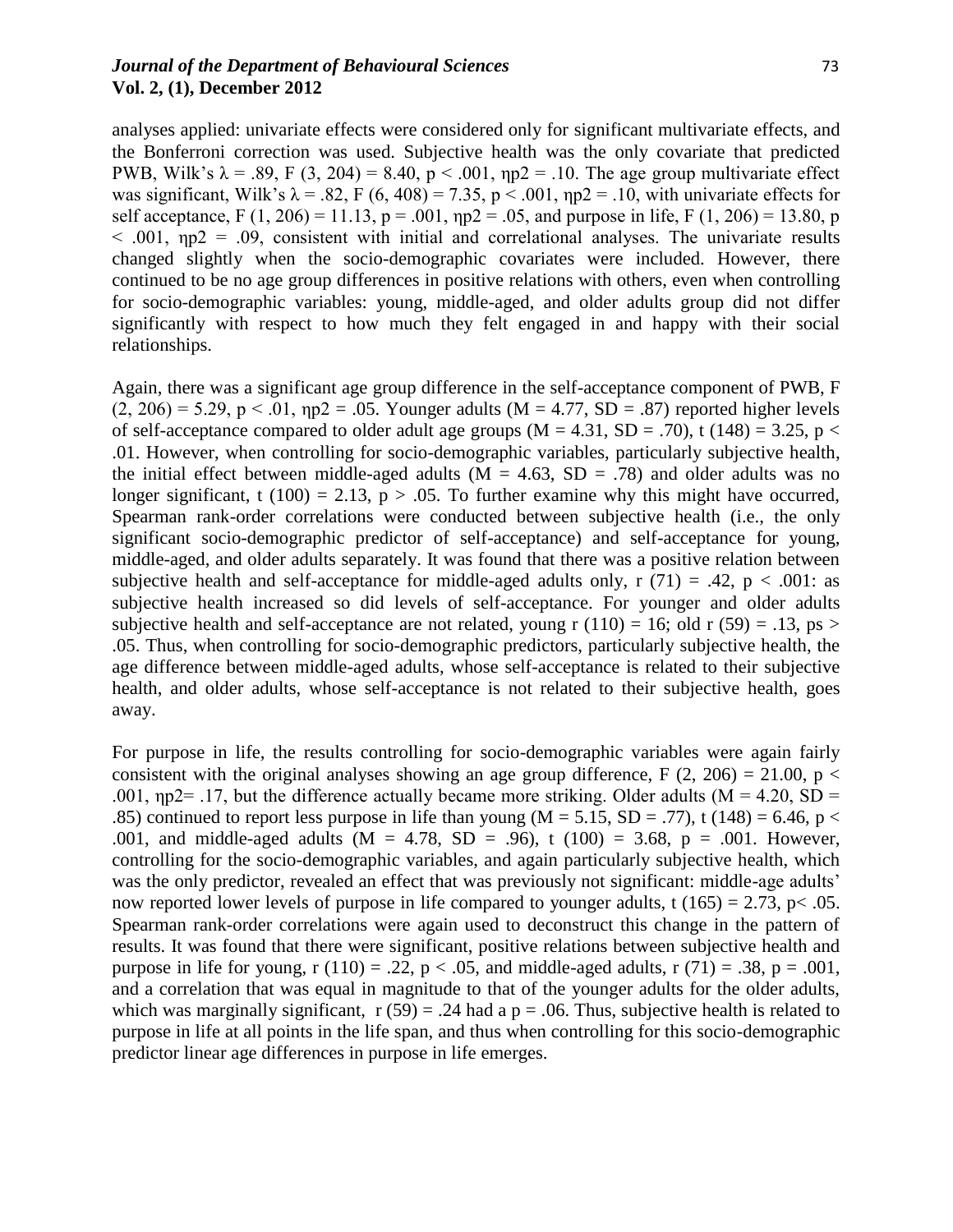#### **Discussion**

The purpose of the study was to examine, for the first time, adult age group differences in three dimensions of PWB (self-acceptance, positive relations with others, purpose in life) in a Trinidadian sample. Drawing from lifespan developmental theory (Baltes 1987) multidirectionality in PWB, which includes the potential for positive human functioning and growth in late life was considered a possibility in conjunction with late life loss. The pattern of results was sometimes consistent with expectations and previous research conducted mostly in the United States (e.g., for purpose in life; Ryff & Keyes 1995; Ryff et al. 2004; positive social relations with others; Ryff & Singer 2006; Ryff, Jwan, & Singer 2001), but not always (e.g., for self-acceptance; Ryff et al. 2003; Ryff & Singer 2006). The second goal of the study was to consider socio-demographic variables as covariates consistent with the cultural embeddedness emphasis of lifespan development (Baltes 1987, 1996; Berger & Luckman 1966; Descartes 2012; Khumalo et al. 2012). There were actually fewer relations between these socio-demographic variables and PWB than was anticipated based on research that has been done in other countries (Kim et al. 2012; Pinquart & Sŏrensen 2000). Controlling for the socio-demographic variables, however, did shift results slightly and follow-up correlations for each age group separately gave some indication as to why results changed. Findings for each dimension of PWB are reviewed in turn below considering how socio-demographic variables, as well as Trinidadian culture, potentially impacted upon results.

# **Purpose in Life is Lower from Young Adulthood, to Midlife, to Old Age**

A hallmark of good PWB is feeling that life is worthwhile, and has purpose and direction (Diener & Diener 1995; Ryff 1995). This dimension of PWB shows rather steady decline from young adulthood to old age across various cultures (e.g., US; Ryff & Keyes 1995; Asia; Karasawa et al. 2011; Europe; Gerstorf et al. 2010), and was replicated in the current study with a Trinidadian sample. Purpose in life was consistently lower in older adults compared to younger adults and middle-aged adults. Further, when controlling for socio-demographic variables, differences between young and middle-aged adults also emerged, with individuals in midlife reporting less purpose in life than their younger counterparts. However, the only covariate that was a predictor of PWB was subjective health, and a relation between subjective health and purpose in life existed for each age group. As subjective health increased, purpose in life increased for young, middle-aged, and older adults. Recent research has begun to focus in more detail on the interrelation between health and PWB (e.g., Feldman & Steptoe 2003; Lindfors & Lundberg 2002; Ryff 1995; Ryff et al. 2006; Tran et al. 1991). For example, in a study with aging women (from 61 to 91 years old), Ryff and colleagues (2012) found that several physiological indicators of good health (e.g., neuroendocrine, immune, and cardiovascular biomarkers) were related to having greater purpose in life (see also Ryff et al. 2006). In fact, for some biomarkers of health (i.e., salivary cortisol levels – a biomarker for stress) the relation with purpose in life was stronger as individuals got older. Thus, whether subjective or objective indicators of health are used, there seems to be positive relations between subjective health and purpose in life at all points in the adult lifespan.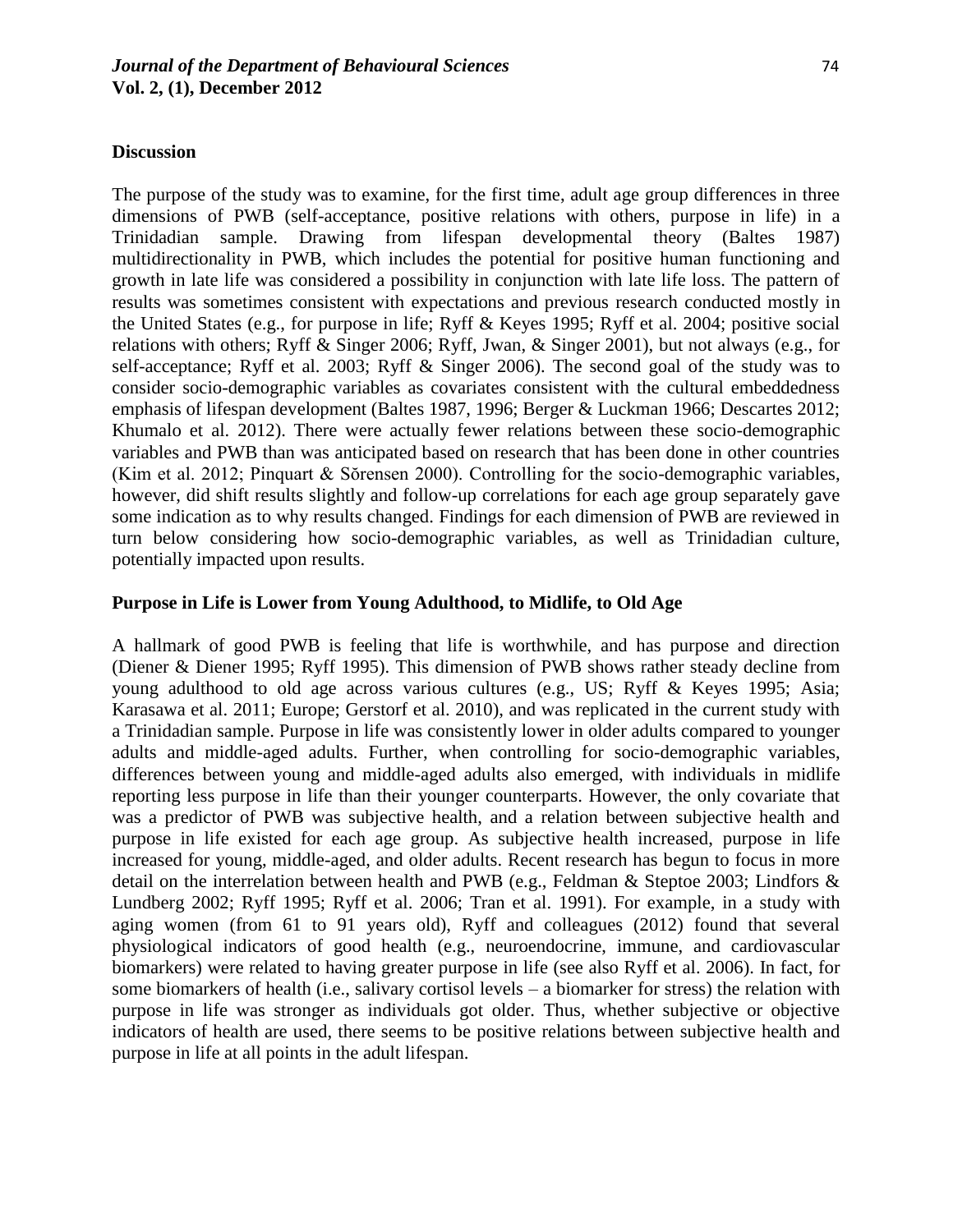### *Journal of the Department of Behavioural Sciences* 75 **Vol. 2, (1), December 2012**

Feeling less purpose in life as one ages, however, is probably not only a result of advancing chronological age (i.e., lived time) and potential health difficulties (Moch & Eiback 2011; Tran et al. 1991), but is likely reflective of one"s perception of time left to live (i.e., future time perspective; Demiray & Bluck under review). Future time perspective (Carstensen & Lang 1996) is operationalized as perceived time left to live relative to one's current point in the lifespan and how positively one feels about their potential remaining time. In young adulthood, the future is seen as open-ended and full of possibilities (Fung & Carstensen 2006), but in midlife there is a dramatic shift in perspective (Neugarten 1996): a life is viewed as time left to live, rather than time lived. Having a limited view of what the future may hold, as older adults do because of impending mortality, impacts upon feeling a sense of purpose and direction in life (Demiray & Bluck under review). Thus, time left to live and its impact on feeling a sense of purpose in life is perhaps also influencing the Trinidadian older adults in this study.

# **Older Adults Have Lower Self-Acceptance than Young Adults**

Although the age-related pattern of results for purpose in life was one of loss with age, gains or positive growth for PWB assessed as self-acceptance were expected. Older adults were expected to have higher levels of self-acceptance compared to younger adults (Ryff et al. 2003; Ryff & Singer 2006). This expectation, however, was not supported and the opposite pattern emerged. Older adult Trinidadians had lower levels of self-acceptance than younger adults and middleaged adults in this study. Even when socio-demographic covariates were included, older adults' levels of self-acceptance continued to be lower than younger adults" levels. Subjective health again (as was the case with purpose in life) emerged as the socio-demographic variable with a positive relation to self-acceptance: as subjective health improved, self-acceptance also improved. This relation, however, only existed for middle-aged adults.

Having positive self-regard is a central feature of theoretical perspectives on mental health and personality (i.e., Allport 1961; Jahoda 1958; Rogers 1962), and the ultimate goal of psychosocial development in late life (i.e., ego integrity; Erikson 1968). So, why then did Trinidadians in the current study not show the typical age-related pattern of better or at least stable self-acceptance with age? One possible explanation is the cultural milieu surrounding aging in Trinidad. In her most recent book, for example, Joan Rawlins (2010: 3) provides several case studies of older women describing how, "it is not easy to be an older person in Trinidad and Tobago." Financial issue, health-care inadequacies, loneliness, and lack of respect from younger generations were among the major difficulties that women growing old in Trinidad were facing (see also Rawlins et al. 2008). Although we did not find relations between income and education and age and PWB in our sample, research across cultures finds that in societies that have overall lower mean income levels (i.e., developing countries), well-being is lower (e.g., Diener et al. 1995; Diener & Biswas-Diener 2002). Specifically related to the self-acceptance dimension of well-being, perhaps only after challenges of daily living are mastered (e.g., physiological and safety needs) and financed, that self-actualization and self-acceptance can be achieved (Maslow 1943). Or, perhaps, with increased ill health, the lower self-acceptance is due to difficulties older women, in particular, might be experiencing in accepting their current circumstances, which also change their accustomed social role of independent caretaker, to the dependent identity of a person being taken care of (cf. Ryff, 1989).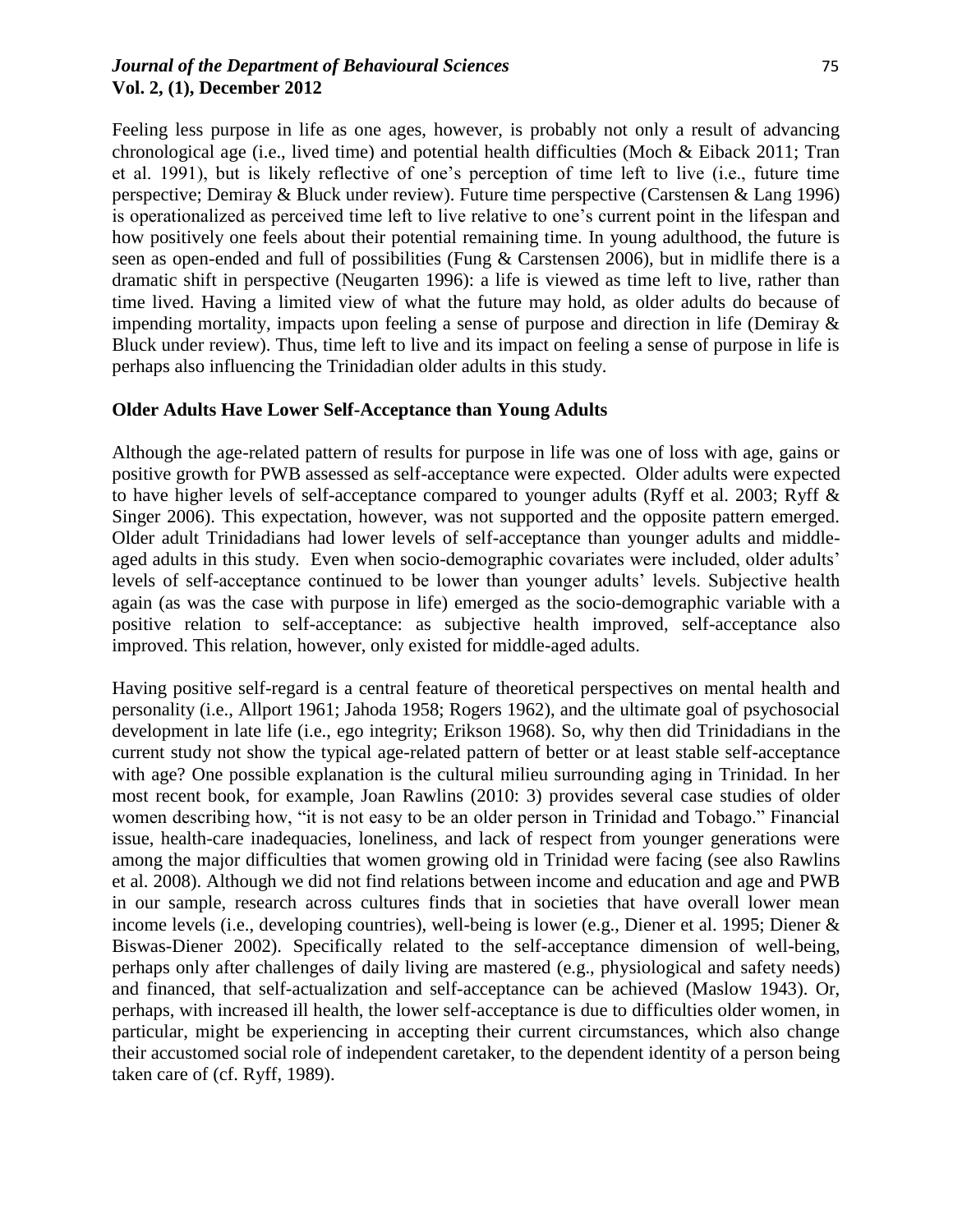### *Journal of the Department of Behavioural Sciences* 76 **Vol. 2, (1), December 2012**

Although speculative, it is also possible that lower self-acceptance among older Trinidadian adults compared to their younger counterparts is a cultural phenomenon specific to the older adult generation in Trinidad. Although Trinidad is a multicultural society, made up of both interdependent (i.e., Indo-Trinidadian) and independent (i.e., Afro-Trinidadian) cultures (Descartes 2012), it seems likely that the older generation of Trinidadians may tend towards a more interdependent, collectivist orientation. Older adults in the current study would have grown up during the time of the transition from a British colony to an independent nation in 1962, and then to a Republic in 1976. During this period, the then Prime Minister, Eric Williams, encouraged citizens to create a unique identity for the new nation (Bolland 2004). Group solidarity is the basis of identity formation (Premdas 1999). Additionally, these older adults might also have a more interdependent personal value system because they are now also generative, and are therefore primarily preoccupied with social concerns (Erikson 1968). Interdependent cultural orientations (mostly seen in Asian cultures) devalue the pursuit of personal goals and instead respond to the need for social harmony, and connections with others (Markus & Kitayama 2004), and perhaps this is why individuals from cultures that have an interpersonal orientation have lower levels of self-acceptance compared to those with intrapersonal modes of being (Karasawa et al. 2011). Self-acceptance is less valued than other dimensions of PWB. The pathway to PWB varies by cultural orientation (Kitayama et al. 2010), and perhaps cultural orientation varies by generation because of historical circumstance in Trinidad, leading older adults in the current study to have lower self-acceptance.

### **Social Relations Are Consistent and Positive Across Adulthood**

Only one dimension of PWB, positive relations with others (Ryff 1989), did not show agerelated decrement; instead no age differences were found. Thus, young, middle-aged, and older adult Trinidadians enjoy positive social relations with others to the same extent. This parallels previous work conducted outside of the Caribbean (Ryff 1995; Ryff & Singer 2006; Ryff et al. 2001). Socioemotional goals in late life involve conserving emotional resources (Frederick & Carstensen 1990) and channelling positive emotional energy in to meaningful, satisfying relationships. Decades of cross-sectional (e.g., Consedine & Magai 2003; Luong, Charles & Fingerman 2011), longitudinal (e.g., Carstensen 1992), and experimental (e.g., Carstensen & Charles 1998) research thus finds that older adults" tend to have emotionally satisfying relationships that are equivalent to, if not better than younger generations. Thus, perhaps when it comes to the PWB associated with social relationship in adulthood, Trinidadian older adults in the current study are similar to individuals from other countries.

Why, however, would social PWB be different from other dimensions of PWB in Trinidad? What might be helping older adults sustain positive social relations with others, while purpose in life and self-acceptance are lower than younger aged groups? We speculate that the importance of social relations for Caribbean people in general (Jackson, Forsythe-Brown, & Govia 2007), and the Trinidadian "lime" in particular may be the reason. Loosely translated to "hanging out" in Standard English, the "lime" is a leisurely social activity that facilitates social integration (Eriksen 1990). The prototypical lime is among a group of people who regularly spend time together for the hedonistic purpose of experiencing intense enjoyment by exchanging ingenuous, humorous repartee (picong). Liming is done to enjoy the company of others, and it is embedded in Trinidadian culture (Eriksen 1990) from relatively early in adulthood. Integration in to one"s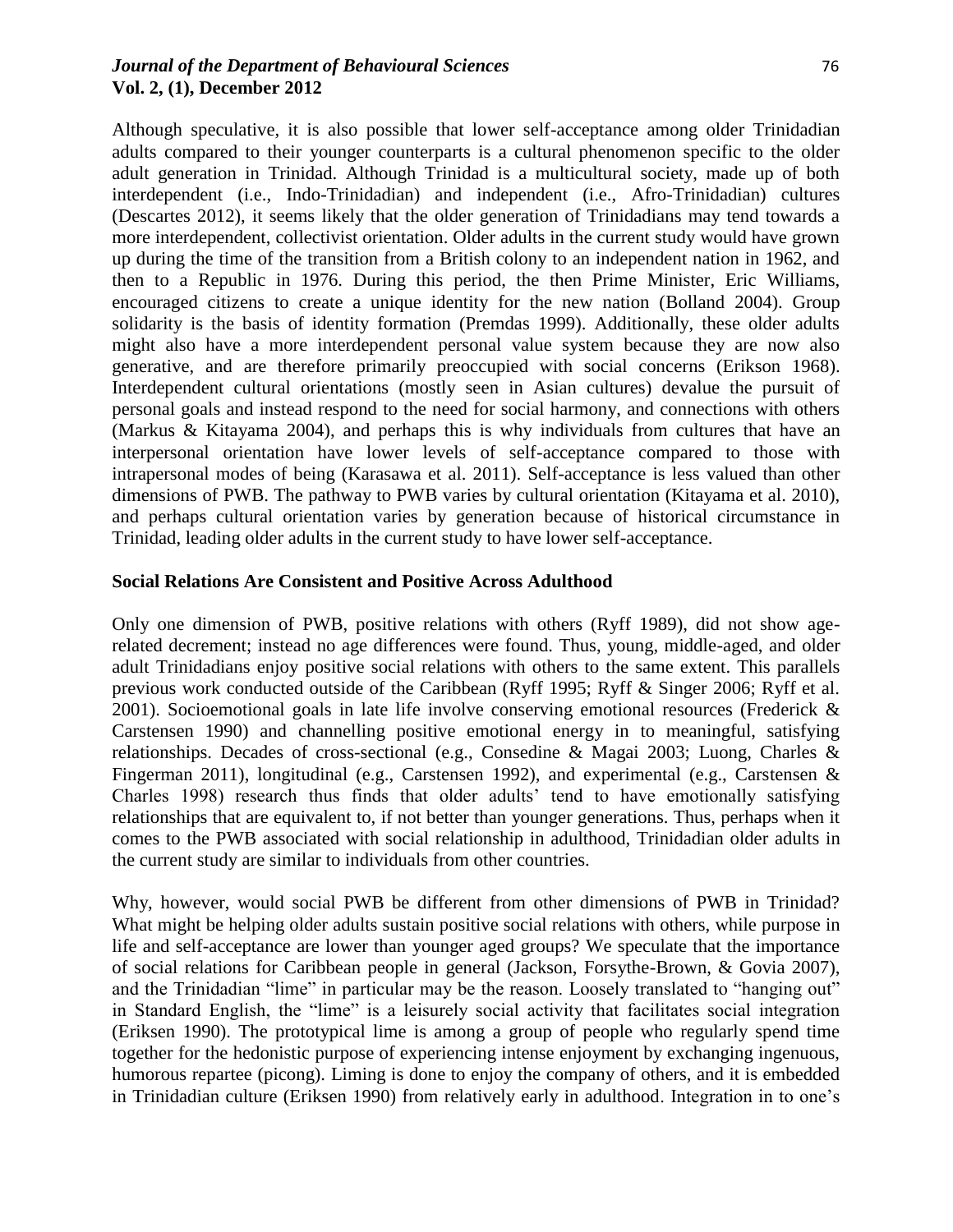culture is related to better PWB (Baker et al. 2012). Thus, perhaps in Trinidad, having warm, trusting relationships is paramount at all stages of the adult lifespan because of the lime: the benefits on well-being of social life is Trinidadian-related, and perhaps not necessarily agerelated.

### **Conclusion: Limitations, Future Directions, and Implications**

Since 1948, the World Health Organization has attempted to discourage scholars and practitioners from conceptualizing well-being as the absence of illness (as cited in Ryff et al., 2010): PWB is a distinct, independent construct from psychological ill-being (Ryff & Singer 1998, 2000). Detaching PWB from the spectrum of disease may be particularly challenging when researching and working with an older adult population, where ageist stereotypes are pervasive (e.g., Cuddy, Norton, & Fiske 2005; Richeson, & Shelton 2006). Although this paradigm shift in thinking about older adult psychological health is beginning to take root around the world (e.g., Europe; Gerstof et al. 2010; Asia; Kitayama et al. 2010; Momtaz et al. 2011), less developed countries seem slower to follow suit. Data from the current study provides a starting point for discussing psychological dimensions of well-being that are sustained throughout adulthood (i.e., positive social relations with others), although the study is not without limitations.

**Limitations and future directions.** The study limitations are primarily about the sample and methodology. The sample was biased towards women, and research has shown that men and women show different patterns of PWB (Pinquart & Sorensen 2001; Ryff, 1995; Ryff et al. 2004; Momtaz et al. 2011). For example, using a nationally-representative American sample, Ryff and colleagues (2004) found that women's levels of self-acceptance tend to be lower than men"s levels in late life, men in young adulthood have higher purpose in life than women in young adulthood, and across adulthood, women report more positive relations with others than men. Perhaps this gender bias is the reason why we found, contrary to expectations, lower selfacceptance among older adult Trinidadians: the sample was primarily women.

In addition, the older adults of the sample were sourced through community centres and organizations (e.g., the Trinidad and Tobago Association for Responsible Persons senior centres). These centres seem to cater to healthy, mobile older adults. Thus, the older adult sample was not representative of the older adult population in Trinidad, in particular, it did not sample older adults who may not have access to resources and who are isolated due to immobility. The older adult sample in the current study may have essentially been the best of the best in Trinidad. Supporting this speculation, there were no age group differences in total number of years of formal schooling, income, and subjective health. Furthermore, the younger and middle-aged adults, who were university students, are probably also not necessarily representative of the general population of Trinidad & Tobago for this age bracket. For example, in 2008, there was a 40% participation rate in tertiary-level education in the population (Republic of Trinidad and Tobago Policy on Tertiary Education, Technical Vocational Education and Training, and Lifelong Learning in Trinidad and Tobago, 2011). Thus, the results of the current study are not necessarily generalizable to the population of Trinidad. Another limitation is that the sample did not include individuals from Tobago. However, it is unlikely that findings would be different there. Tobago"s culture is of a communal orientation (Luke 2006), it is therefore likely that older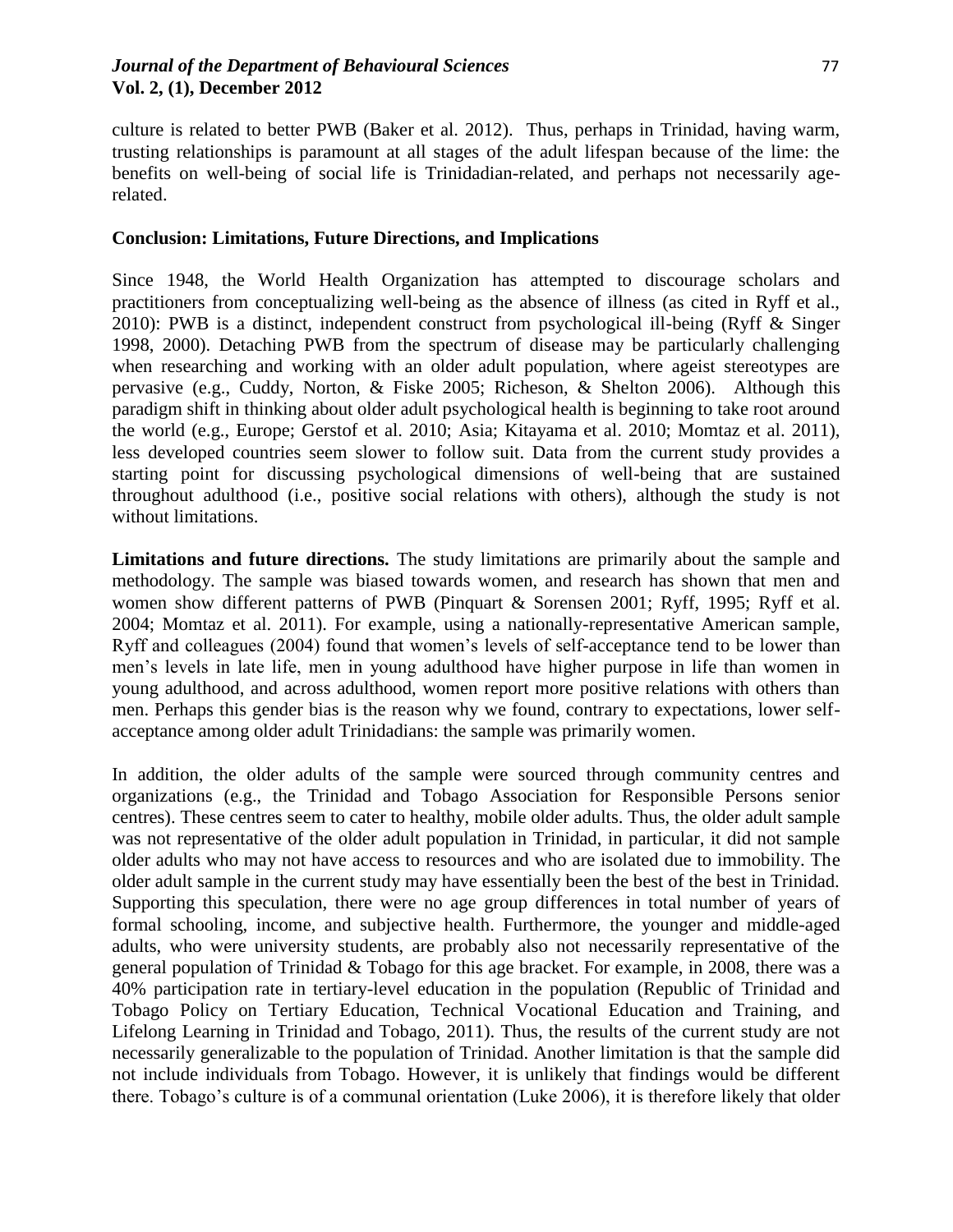### *Journal of the Department of Behavioural Sciences* 78 **Vol. 2, (1), December 2012**

adults will also have scored lower on self-acceptance as found in Trinidad and that positive social relations with others would have continued to show no age differences. Future research should thus use a representative sample from both the island of Trinidad and Tobago.

There are three primary methodological concerns of the current study which limit our ability to talk about age-related decline and/or stability in PWB across adulthood. A cross-sectional methodology was employed: thus age findings are about age group differences are not necessarily reflective of developmental progression. However, in studies that have followed individuals from midlife to old age, the pattern of results is similar to what was found in our cross-sectional study for purpose in life (Ryff & Keyes 1995; Ryff et al. 2003) and positive relations with others (Ryff, 1995; Ryff et al. 2001). Thus, perhaps more problematic, particularly in a country like Trinidad which has undergone major economic, health, and industrial advances in the past 50 years that would have affected older adults (Rawlins et al. 2008), is that age group differences are actually reflecting cohort or generational perspectives on PWB. We alluded to this problem above in speculating about the older generation of Trinidadians perhaps being more inter- than independently-focused, which is why they reported lower levels of self-acceptance. Self-acceptance may not necessarily show decline with age in Trinidad, but is instead less valued by today"s older adult generation. The current study is perhaps not even a glimpse of what the PWB of today's younger generation of Trinidadians' will be like when they are older. Only large-scale sequential designs (Schaie 1994) can concretely provide the answers.

Related to this, however, is another limitation: although the Ryff (1989) Scales of Psychological Well-being is a measure that has been validated around the world (e.g., Australia: Ferguson & Goodwin 2010; France: Salama-Younes, Ismail, Montazeri & Roncin 2011; Spain: Villar, Triadó, Celdran & Solé 2010; Italian and Belarusian: Sirigatti, Penzo, Iani et al. 2012), there is no guarantee that the scales are valid for Trinidadians. Thus, perhaps Trinidadians in the current study view self-acceptance differently than individuals from more developed countries, like those where the Ryff (1989) scales were developed. It is thus cultural differences in the perception of what "self-acceptance" means that may have led to result differences in the current study compared to other work (Ryff et al. 2003; Ryff & Singer 2006). Subtle differences in cultural traditions and values (Inglehart & Baker, 2000; Lindeman & Verkasalo, 2005) can obviously emerge in interpreting items on a psychological measure. Thus, the field would benefit from future research conducting large-scale validations of psychological well-being measures prior to examining age group differences.

The final major methodological concern is, as with most data in this area, that the findings reflect only the (bi-directional) relation between age, socio-demographic variables, and PWB and are not indicative of causal pathways. Take our results regarding the relation between subjective health and PWB at different points in the adult lifespan as an example. Perhaps feeling that one is in good health leads to higher feelings of self-acceptance and purpose in life, but it is equally likely that individuals who are more accepting of who they are and what their life and future holds, are engaged in activities (e.g., eating right, exercising, etc.) that lead to feeling better about one"s health. Innovative experimental work that manipulates feelings of subjective health (e.g., Whitbourne & Collins 1998), or an individuals" perception of time left (e.g., Fredrickson & Carstensen 1990), for example, has the potential to move the field forward substantially.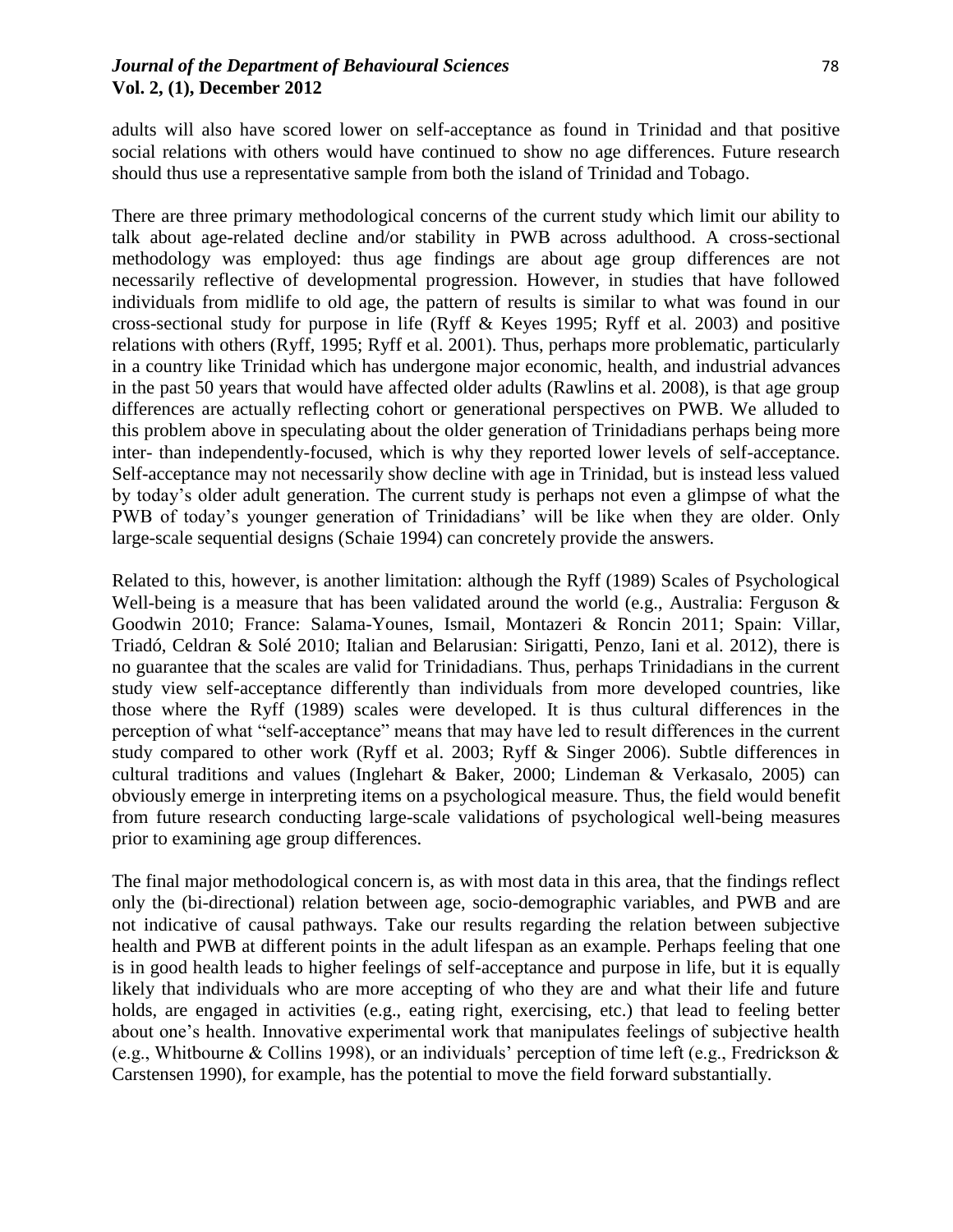# *Journal of the Department of Behavioural Sciences* 79 **Vol. 2, (1), December 2012**

Implications. The growing older adult population in Trinidad and Tobago has not gone unnoticed by the government, as well as non-governmental organizations. A 1999 conference at the Faculty of Medical Sciences of the University of the West Indies, St. Augustine, was the impetus for discussions regarding the development of a national policy for older adults, a Division of Ageing of the Ministry of Social Development was established in 2003 (renamed the Ministry of the People and Social Development in 2010), and the Trinidad and Tobago National Policy on Ageing was approved by the Cabinet in September 2006. Twelve priority areas of action are detailed in the policy, including: social security, income security, social inclusion, health care, housing, education, recreation, dignity and respect, legislation, research, transportation, and disaster preparedness. The priority areas and the opening paragraph of the policy highlight that the government's mission is to address the "needs of older persons," which is a respectable and indispensable goal.

In the current paper, however, we have encouraged a broader perspective: one that asks whether positive human functioning or PWB is possible as an older adult Trinidadian (see Frankson 2004 for a similar discussion). Local data collections suggest that Trinidadians are doing well in old age. Data from a large-scale, cross-country survey of over 800 people in Trinidad over the age of 65, for example, found that only 11% of older adults reported being in bad to very bad health, whereas about 45% of older adults reported being in good to very good health (Rawlins et al. 2008). Thus, aging well in Trinidad does not seem to be an anomaly. The data from the current study further suggests that positive social relations with others may be one dimension of PWB that has not been sufficiently exploited, and that perhaps encouraging the Trinidadian "lime" through mechanisms and support centres (e.g., like the Trinidad and Tobago Association for Responsible Persons' senior centres) for older adults will enable the older adult population to thrive, rather than simply survive

**Author Note:** This research was partially supported by a Campus Research and Publication Fund Award from the University of the West Indies, St. Augustine, Trinidad and Tobago awarded to the first author, grant number: CRP.3.NOV07.11.

**Author Bios:** Nicole Alea (Albada) received her Ph.D. in psychology, as well as graduate certificates in Gerontology and Social Science Methodology, from the University of Florida in 2004. She has been a Lecturer at the University of the West Indies, St. Augustine, since August 2007 and is an adjunct professor at the University of North Carolina Wilmington, USA. Her area within psychology is developmental psychology, with a focus on adult development and aging, particularly successful aging. Her research program examines how and why older adults remember events from their life, and how life"s memories influence present day well-being, social relationships, and one's sense of identity. Dr. Alea's work has been published in international journals, such as Memory and the International Journal of Aging and Human Development, and regional journals, such as the Caribbean Journal of Psychology. She also has several book chapters in edited books, and a number of international conference presentations. Her work has been funded by university and government grants over the past decade.

Sideeka Ali received her MPhil in psychology from the University of the West Indies, St. Augustine in 2011. She is currently pursuing her PhD at the same institution. She has previously held the positions of instructor and research assistant at the University of the West Indies. Her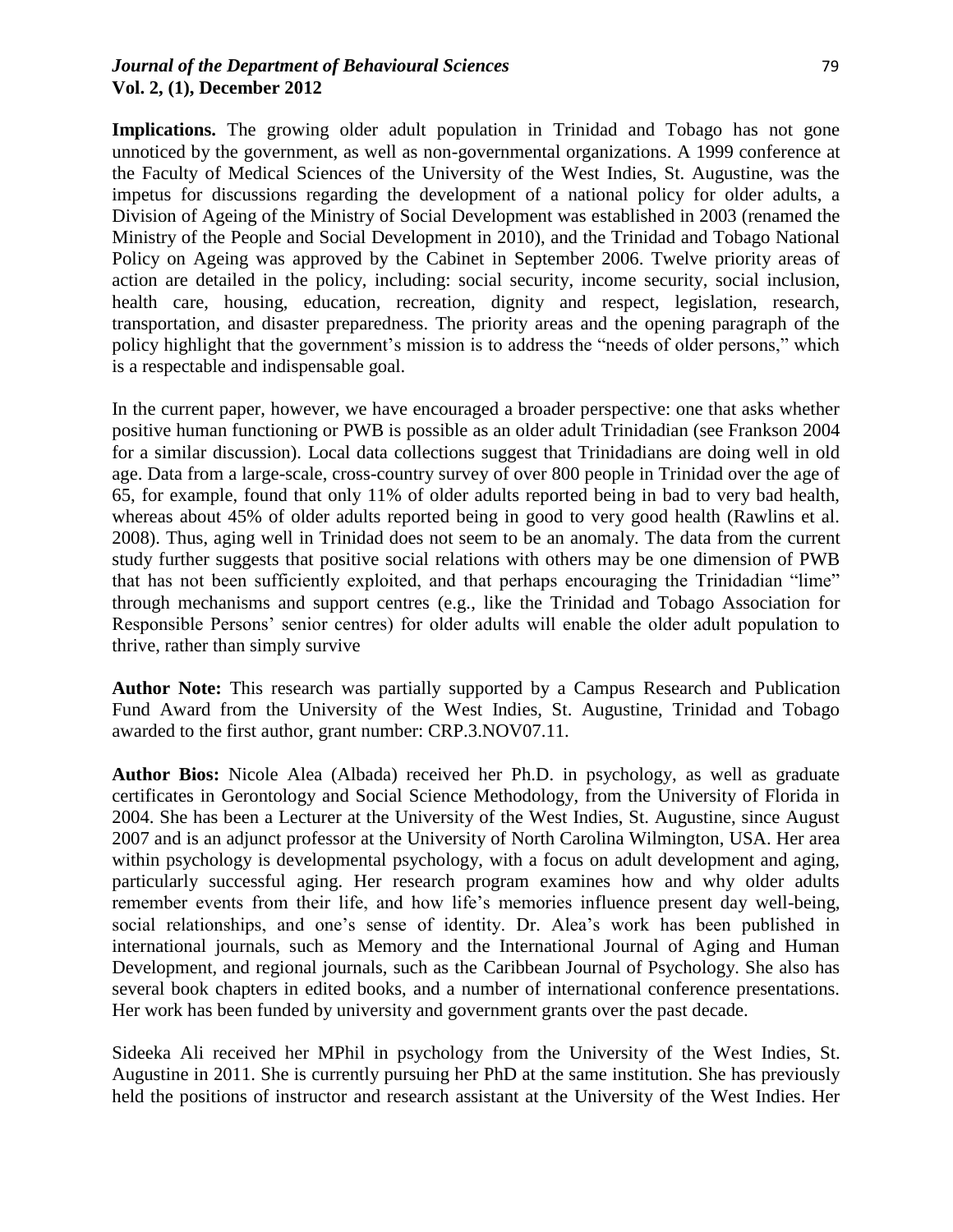# *Journal of the Department of Behavioural Sciences* 80 **Vol. 2, (1), December 2012**

area within psychology is developmental psychology, with a focus on adult development and aging, particularly successful aging. Her research program examines how emotion experience, emotion regulation and autobiographical memory are related to adults' romantic relationships. Mrs. Ali's work has been presented at international conferences including the American Psychological Association and the Society for Applied Research in Memory and Cognition. Her work is currently being funded by a three year university scholarship and a university grant.

Mary Jane Arneaud graduated with a B.Sc. in psychology from the University of the West Indies in 2009. She is currently enrolled as an MPhil student in developmental psychology there. Her research uses a culture-specific framework to examine the predictors and outcomes of identity development over the life-span in Trinidad. She investigates how regionally indigenous theories might be psychologically deconstructed to account for differences in identity status across social groups; and the effects of these statuses well-being outcomes. Mary has presented research at the Caribbean Regional Conference on Psychology and the Society for Applied Research in Memory and Cognition. She is the recipient of a UWI post-graduate scholarship, and her research is funded by the UWI"s Campus Research and Publication fund.

# **REFERENCES:**

Adler, N. & Stewart, J. 2007. *The MacArthur scale of subjective social status* [Measurement instrument]. Retrieved from [http://www.macses.ucsf.edu/research/psychosocial /subjective.php](http://www.macses.ucsf.edu/research/psychosocial%20/subjective.php)

Alea, N. & Bluck, S. 2012. When does meaning-making predict well-being? Examining young and older adults in two cultures. *Memory*. *Special issue: Costs and Benefits to Meaning making.* Published online iFirst: [http://dx.doi.org/10.1080/09658211.2012.704927.](http://dx.doi.org/10.1080/09658211.2012.704927)

Alea, N., Thomas, R. C., Manickchand, B. G, Ramirez-Cole, M. P., Renaud-Simon, C. P., & Bacchus, K. L. (2010). The emotional quality of childhood memories and depression in Trinidadian older adults. *Caribbean Journal of Psychology,3*, 4-24.

Allport, G.W. 1961. *Pattern and growth in personality.* Oxford, England: Holt, Reinhart & Winston.

Baker, A. M., Soto, J. A., Perez, C. R. & Lee, E. A. 2012, February 13. Acculturative status and psychological well-being in an Asian American sample. *Asian American Journal of Psychology*. Advance online publication. doi: [10.1037/a0026842](http://psycnet.apa.org/doi/10.1037/a0026842)

Baltes, P. B. 1987. Theoretical propositions of life-span developmental psychology: On the dynamics between growth and decline. *Developmental Psychology, 23,* 611-626.

Baltes, P. B. 1996. On the incomplete architecture of human ontogeny: Selection, optimization, and compensation as foundation of developmental theory. *American Psychologist, 52,* 366-380.

Baltes, P. B., & Bates, M. M. 1990. Psychological perspectives on successful aging: The model of selective optimization with compensation. In P. B. Baltes & M. M. Baltes (Eds.), *Successful*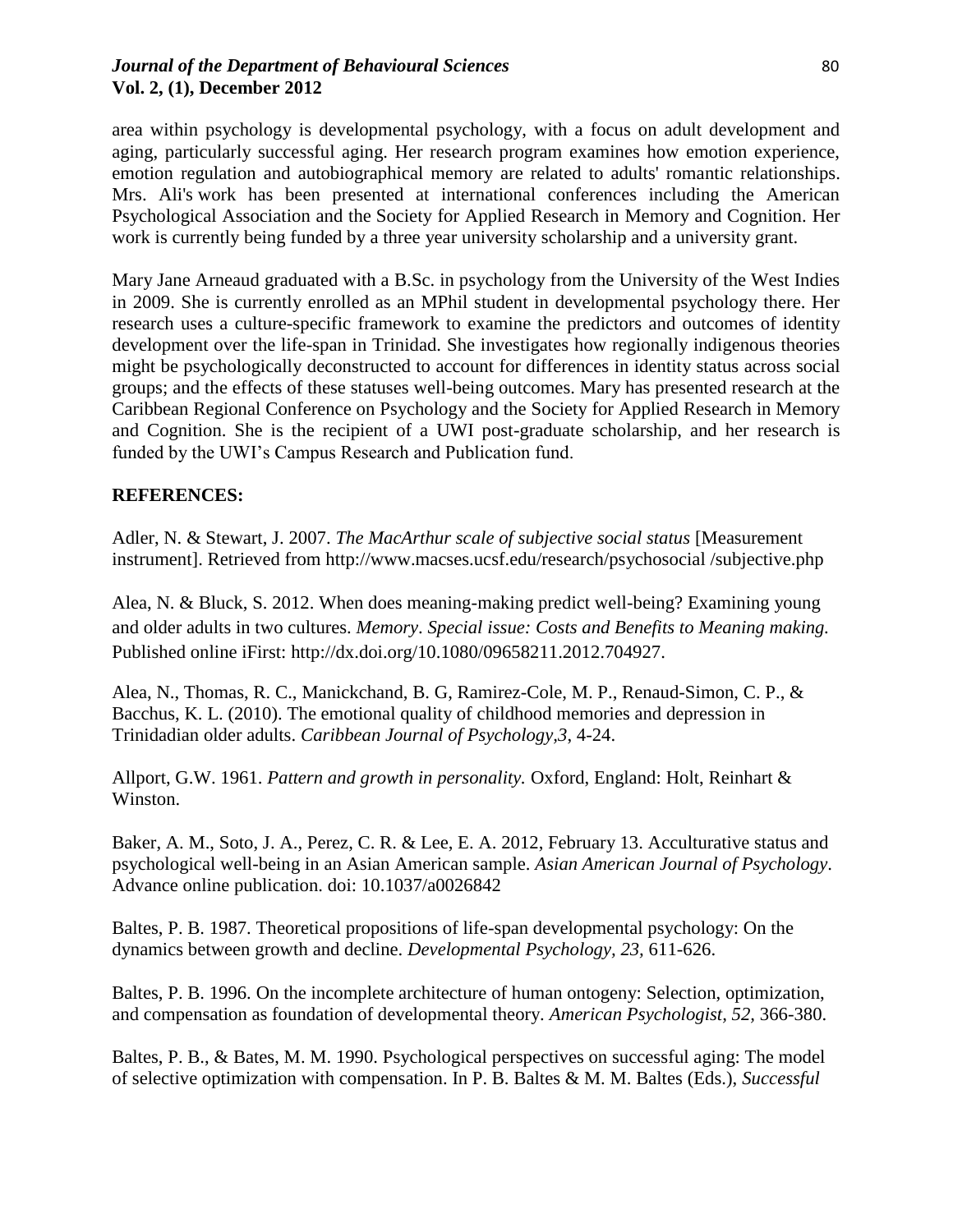### *Journal of the Department of Behavioural Sciences* 81 **Vol. 2, (1), December 2012**

*aging: Perspectives from the behavioral sciences* (pp. 1 - 34). New York: Cambridge University Press.

Baltes, P. B. & Smith, J. 2003. New frontiers in the future of aging: From successful aging of the young old to the dilemmas of the fourth age. *Gerontology, 49,* 123–135.

Baltes, P. B., Staudinger, U. M., & Lindenberger, U. 1999. Life-span developmental psychology*Annual Review of Psychology, 50*, 471-507.

Baptiste, D. R., Voisin, D. R., Smithgall, C., Da Costa Martinez, D., & Henderson, G. 2007. Preventing HIV/AIDS among Trinidad and Tobago teens using a family-based program. *Social Work in Mental Health, 5,* 333-354.

Berger, P., & Luckman, T. 1966. *The social construction of knowledge*. London: Penguin Books.

Best, L. 2001, March. *Race, Class and Ethnicity: A Caribbean interpretation.* Paper presented at The Third Annual Jagan Lecture at York University.

Bourne, P. A. 2008. Health determinants: Using secondary data to model predictors of wellbeing of Jamaicans. *West Indian Medical Journal, 57*, 476-481.

Bolland, O. N. 2004. The birth of Caribbean civilization: A century of ideas about culture, identity, nation, and society (pp. 336-361). Kingston, Jamaica: Ian Randal Publishers.

Brandtstädter, J. & Greve, W. 1994. The aging self: Stabilizing and protective processes. *Developmental Review, 14*, 52-80.

Brown, H. 1995. American media impact on Jamaican youth: The cultural dependency thesis. In H. S.Dunn (Ed.), *Globalization, Communications, and Caribbean Identity* (pp. 56-82). New York: St. Martins Press.

Butler, R. N. 1963. The life review: An interpretation of reminiscence in the aged. *Psychiatry, 26*, 65-70.

Carstensen, L. L. 1992. Social and emotional patterns in adulthood: Support for socioemotional selectivity theory. *Psychology and Aging, 7*, 331-338.

Carstensen L. L., & Charles, S. T., 1998. Emotion in the second half of life. *Directions in Psychological Science, 7*(5), 144–49.

Carstensen, L.L. & Lang, F.R. 1996. *Future time perspective scale*. Unpublished manuscript. Stanford University.

Chow, H. P. H. 2010. Growing old in Canada: exploring the determinants of physical and psychological well-being among Chinese elderly immigrants. *Ethnicity and Health*, *15*, 61-72.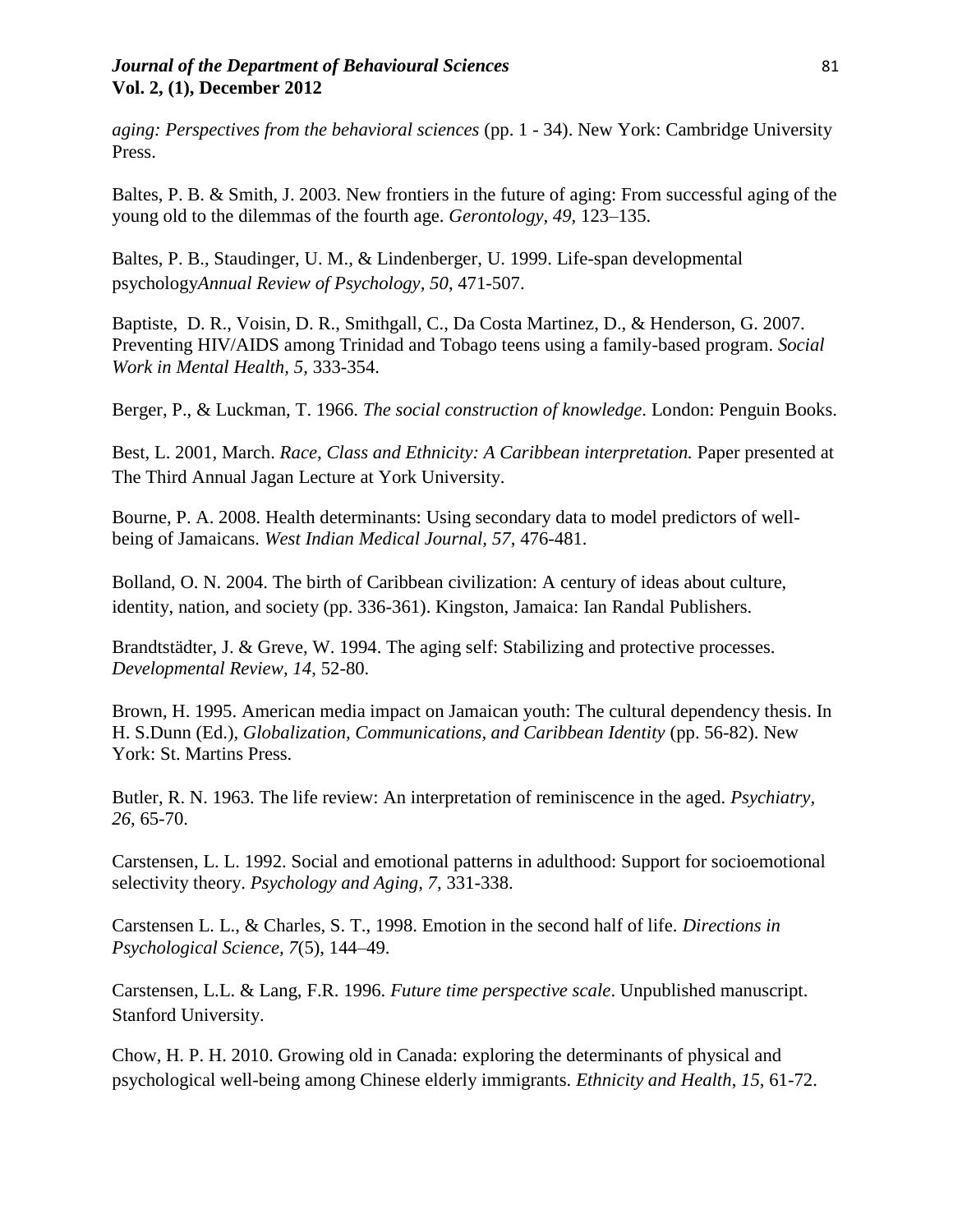# *Journal of the Department of Behavioural Sciences* **82** 82 **Vol. 2, (1), December 2012**

Consedine, N. S., & Magai, C. 2003. Attachment and emotion experience in later life: The view from emotions theory. *Attachment & Human Development*, *5*, 165–187.

Cuddy, A. J. C., Norton, M. I., & Fiske, S. T. 2005. This old stereotype: The pervasiveness and persistence of the old age stereotype. *Journal of Social Issues, 61,* 267–285.

Demiray, B. & Bluck, S. (under review). *Time since birth and time left to live: opposing forces in constructing psychological well-being*.

Diener, E. & Diener, C. 1995. The wealth of nations revisited: Income and quality of life. *Social Indicators Research, 36*, 275–286.

Diener, E. & Biswas-Diener, R. 2002. Will money increase subjective well-being? A literature review and guide to needed research. *Social Indicator Research, 57*, 119–69.

Descartes, C. 2012. The social construction of demographic variables and parenting styles in Trinidad. *Journal of the Department of Behavioural Sciences, 1,* 51-70.

Dixon, R. A., & Bäckman, L. 1995. *Compensating for Psychological Deficits and Declines: Managing Losses and Promoting Gains*. Mahwah, NJ: Erlbaum.

Durham, W. H. 1991. *Coevolution: Genes, Culture and Human Diversity*. Stanford, CA:Stanford University Press.

Eriksen, T. H. 1990. Liming in Trinidad: The art of doing nothing. *Folk, 32,* 23-43.

Erikson, E. 1968. *Identity youth and crisis.* New York: W. W. Norton & Company, Inc.

Fadjukoff, P. 2007. *Identity formation in adulthood.* Finland: Jyvaskyla University Printing House.

Feldman, P. & Steptoe, A. 2003. Psychosocial and socioeconomic factors associated with glycated hemoglobin in nondiabetic middle-aged men and women. *Health Psychologist, 22*, 398–405.

Ferguson, S. J., & Goodwin, A. D. 2010. Optimism and well-being in older adults: The mediating role of social support and perceived control. *The International Journal of Aging & Human Development, 71*, 43-68.

Frankson, G. 2004. Successful aging. In J. M. Rawlins (Ed.), *Ageing: Discussing the issues in Trinidad*. St. Augustine, Trinidad: The University of the West Indies, School of Continuing Studies.

Fredrickson, B. L., & Carstensen, L. L. 1990. Choosing social partners: How age and anticipated endings make people more selective. *Psychology and Aging, 5*, 335–347.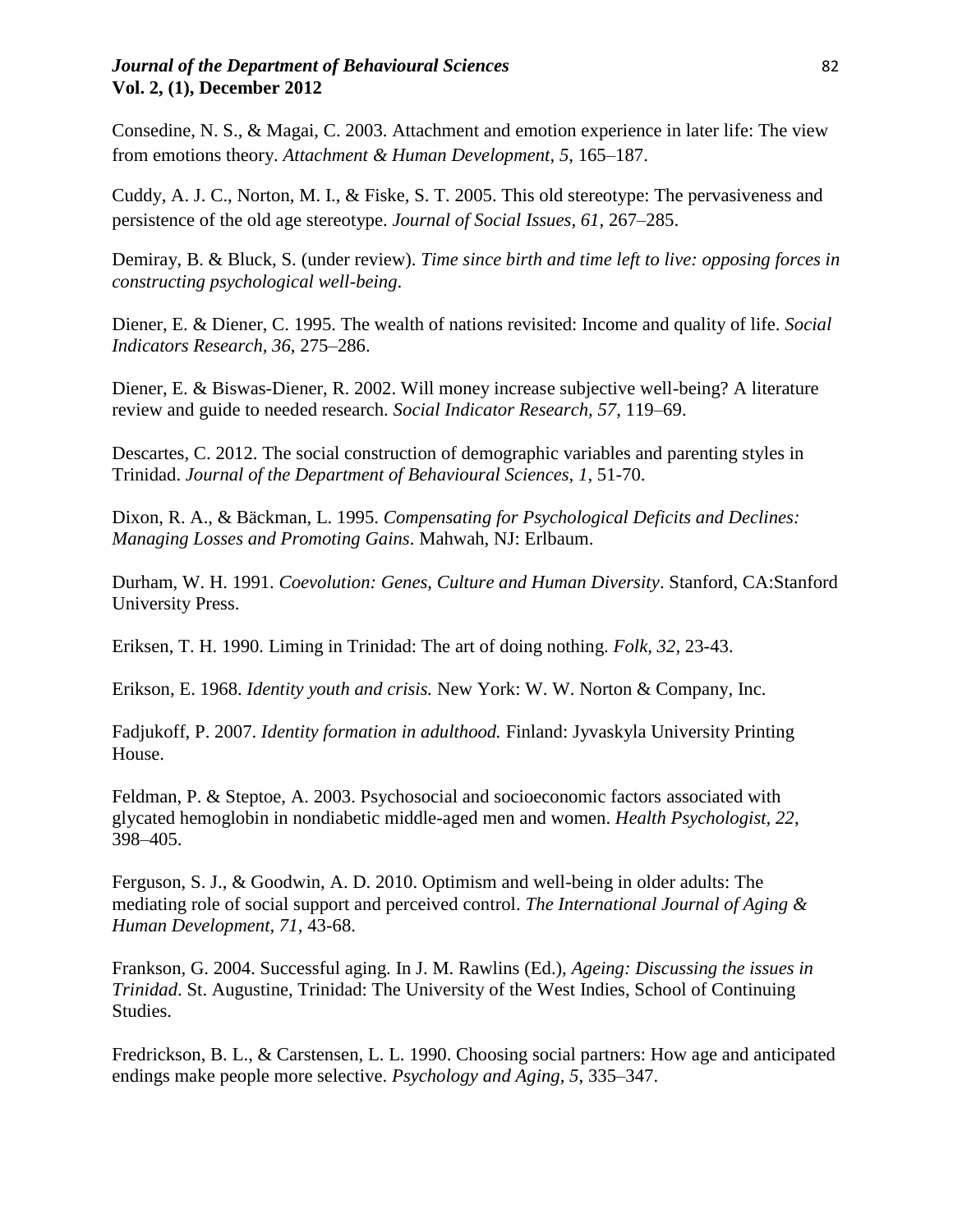# *Journal of the Department of Behavioural Sciences* 83 **Vol. 2, (1), December 2012**

Fung, H. H. & Carstensen, L. L. 2006. Goals change when life"s fragility is primed: Lessons learned from older adults, the September 11 attacks and SARS. *Social Cognition, 24*, 248-278.

Gerstorf, D. Ram, N., Mayraz, G., Hidajat, M., Lindenberger, U., Wagner, G. G., & Schupp, J. 2010. Late-life decline in well-being across adulthood in Germany, the UK, and the US: something is seriously wrong at the end of life. *Psychology and Aging*, *25*, 477-485.

Grossi, E., Blessi, G. T., Sacco, P. L., & Buscema, M. 2012. The interaction between culture, health, and psychological well-being: Data mining from the Italian culture and well-being project. *Journal of Happiness Studies, 13,* 129-148.

Hector, Sr. R. D, Anderson, J. P., Paul, R. C. P., Weiss, R. E., Hays, R. D. & Kaplan, R.M. 2010. Health state preferences are equivalent in the United States and Trinidad and Tobago. *Quality of Life Research, 19*, 729–738.

Inglehart, R. & Baker, W. B. 2000. Modernization, cultural change, and the persistence of traditional values. *American Sociological Review, 65,* 19-51.

Jackson, J. S., Forsythe-Brown, I. & Govia, I. O. 2007. Age cohort, ancestry, and immigrant generation influences in family relations and psychological well-being among black Caribbean family members. *Journal of Social Issues, 63*, 729-743.

Jahoda, M. 19S8. *Current concepts of positive mental health*. New York: Basic Books.

Kahneman, D., Diener, E., & Schwarz, N. (Eds.). 1999. *Well-being: Foundations of hedonicpsychology.* New York: Russell Sage Foundation Press.

Karasawa, M., Curhan, K. B., Markus, H. R. Kitayama, S. S., Love, G. D., Radler, B. T. & Ryff, C. D. 2011. Cultural perspectives on aging and well-being: A comparison of Japan and the U.S. *International Journal of Aging and Human Development, 73,* 73–98.

Khumalo, I. P., Temane, Q. M., & Wissing, M. P. Socio-demographic variables, general psychological well-being and the mental health continuum in an African context. *Social Indicators Research, 105,* 419-442.

Kroger, J. 2002. Identity processes and contents through the years of late adulthood. *Identity: An International Journal of Theory and Research, 2,* 81-99.

Keyes, C.L., Shmotkin, D., & Ryff, C.D. 2002. Optimizing well-being: the empirical encounter of two traditions. *Journal of Personality and Social Psychology, 82*, 1007–1022.

Kim, S., Sargent-Cox, K., French, D. J., Kendig, H., & Anstey, K. J. 2012. Cross-national insights into the relationship between wealth and well-being: A comparison between Australia, the United States of America, and South Korea. *Ageing & Society, 32,* 41-59.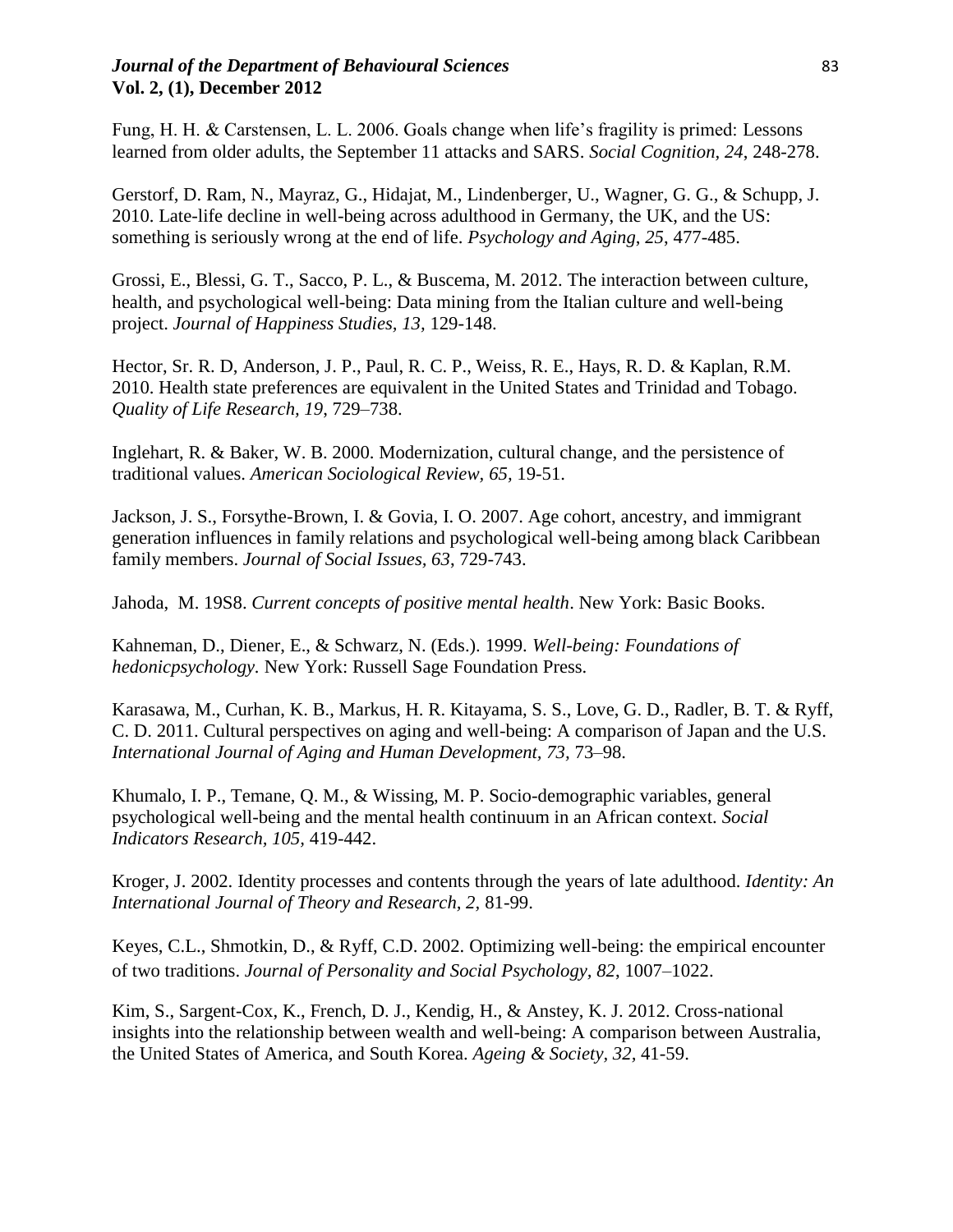# *Journal of the Department of Behavioural Sciences* 84 **Vol. 2, (1), December 2012**

Kitayama, S., Karasawa, M., Curhan, K. B., Ryff, C. D., & Markus, H. R. 2010. Independence and interdependence predict health and wellbeing: Divergent patterns in the United States and Japan. *Frontiers in Psychology*, *1*, 1-10.

Labouvie-Vief, G. 1982. Dynamic development and mature autonomy. *Human Development, 25*, 161–191.

Lindeman, M. & Verkasalo, M. 2005. Measuring values with the Short Schwartz"s Value Survey. *Journal of Personality Assessment, 85*, 170-178.

Lindfors P. & Lundberg U. 2002. Is low cortisol release an indicator of positive health? *Stress and Health: Journal of the International Society for the Investigation of Stress, 18*, 153-160.

Luke, L. B. 2006. The role of identity in the movement for autonomy in Tobago. In H. Cateau  $\&$ R. Pemberton (Eds.), *Beyond tradition: Reinterpreting the Caribbean historical experience* (pp. 248-265). Jamaica: Ian Randle Publishers.

Luo, Y. & Waite, L. J. 2011. Mistreatment and psychological well-being among older adults: Exploring the role of psychological resources and deficits. *The Journals of Gerontology: Series B: Psychological Sciences and Social Sciences, 66*, 217-229.

Luong, G., Charles, S.T., & Fingerman, K.L. 2011. Better with age: Social relationships across adulthood. *Journal of Social & Personal Relationships*, *28*, 9-23.

Maddox, G.L. 1962. Some correlates of differences in self-assessment of health status among the elderly. *Journal of Gerontology. 17,* 180–185.

Maharaj, R. G., Alli, F., Cumberbatch, K., Laloo, P., Mohammed, S., Ramesar, A., Rampersad, N., Roopnarinesingh, N. & Ramtahal, I. 2008. Depression among adolescents, aged 13–19 years, attending secondary schools in Trinidad: prevalence and associated factors. *West Indian Medical Journal, 57*, 352-359.

Markus, H.R., & Kitayama, S. 2004. Models of agency: Sociocultural diversity in the construction of action. In V. Murphy-Berman & J.J. Berman (Eds.), *Nebraska Symposium on Motivation: Vol. 49. Cross-cultural differences in perspectives on the self* (pp. 1–57). Lincoln: University of Nebraska Press.

Marsiske M., Lang F. R., Baltes M. M., & Baltes P. B. 1995. Selective optimization with compensation: Life-span perspectives on successful human development. In R. A. Dixon & L. Bäckman (Eds.), *Compensation for Psychological Defects and Declines: Managing Losses and Promoting Gains* (pp. 35-79). Hillsdale, NJ: Erlbaum.

Maslow, A. 1943. A theory of human motivation. *Psychological Review, 50,* 370-396.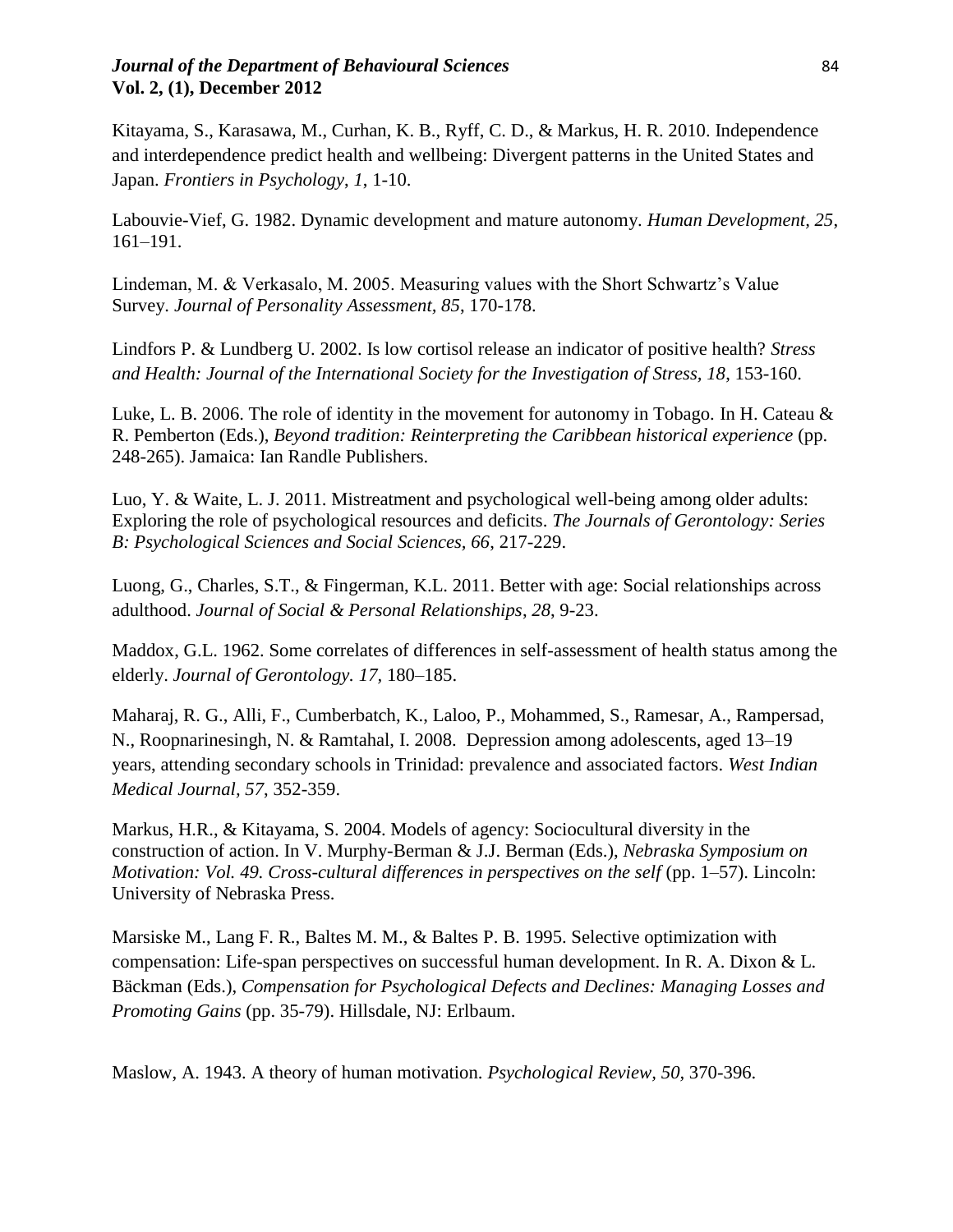# *Journal of the Department of Behavioural Sciences* 85 **Vol. 2, (1), December 2012**

McRae, A., Davis, G. K., Baboolal, N., & Morren, J. A. 2008. Biomarkers in Alzheimer's Disease. In H. Sil Jeong (Ed.), *Alzheimer's Disease in the Middle-Aged* (pp. 261-314). New York: Nova Science Publishers, Inc.

Ministry of Science, Technology and Tertiary Education (2011), http://www.stte.gov.tt, 2011.

Mock,S. E. & Eibach, R. P. 2011. Aging attitudes moderate the effect of subjective age on psychological well-being: evidence from a 10-year longitudinal study. *Psychology and Aging, 26*, 979–986.

Momtaz, Y. A., Hamid, T. A. I., Yahaya, R. Abdullah, N., & Suhailah, S. 2011. Moderating effect of Islamic religiosity on the relationship between chronic medical conditions and psychological well-being among elderly Malays. *Psychogeriatrics, 12*, 43-53.

Morling, B., Kitayama, S., & Miyamoto, Y. 2002. Cultural practices emphasize influence in the United States and adjustment in Japan. *Personality and Social Psychology Bulletin, 28*, 311-323.

Neugarten, D. A. 1996. Time, age, and the life cycle. In D. A. Neugarten (Ed.), *The meanings of age: Selected papers of Bernice L. Neugarten* (pp. 114-127) Chicago, IL: University of Chicago Press.

Ordonez, T. N., Lima-Silva, T. B., & Cachioni, M. 2011. Subjective and psychological wellbeing of students of a University of the Third Age: Benefits of continuing education for psychological adjustment in the elderly. *Dementia & Neuropsychologia, 5*, 216-225.

Organization for Economic Co-operations and Development 2011. *Development Co-operation Directorate: DAC List of ODA Recipients*. Retrieved from [http://www.oecd.org/](http://www.oecd.org/%20document/45/0,3746,en_2649_%2034447_2093101_1_1_1_1,00.html)  [document/45/0,3746,en\\_2649\\_ 34447\\_2093101\\_1\\_1\\_1\\_1,00.html.](http://www.oecd.org/%20document/45/0,3746,en_2649_%2034447_2093101_1_1_1_1,00.html)

Pavot, W., & Diener, E. 2004. The subjective evaluation of well-being in adulthood: Findings and implications. *Ageing International, 29*, 113–135.

Pinquart, M., & Sorensen, S. 2000. Influences of socioeconomic status, social network, and competence on subjective well-being in later life: A meta-analysis. *Psychology and Aging, 15*, 187-224.

Pinquart, M., and Sorensen, S. 2001. Gender differences in self-concept and psychological wellbeing in old age: A meta-analysis. *Journals of Gerontology Series B: Psychological Sciences and Social Sciences, 56*, 195–213.

Premdas, R. R. 1999. The Caribbean: Ethnic and cultural diversity and a typology of identities. In R. R. Premdas (Ed.), *Identity, ethnicity and culture in the Caribbean* (pp. 3-12). St. Augustine, Trinidad: School of Continuing Studies, The University of the West Indies, Trinidad.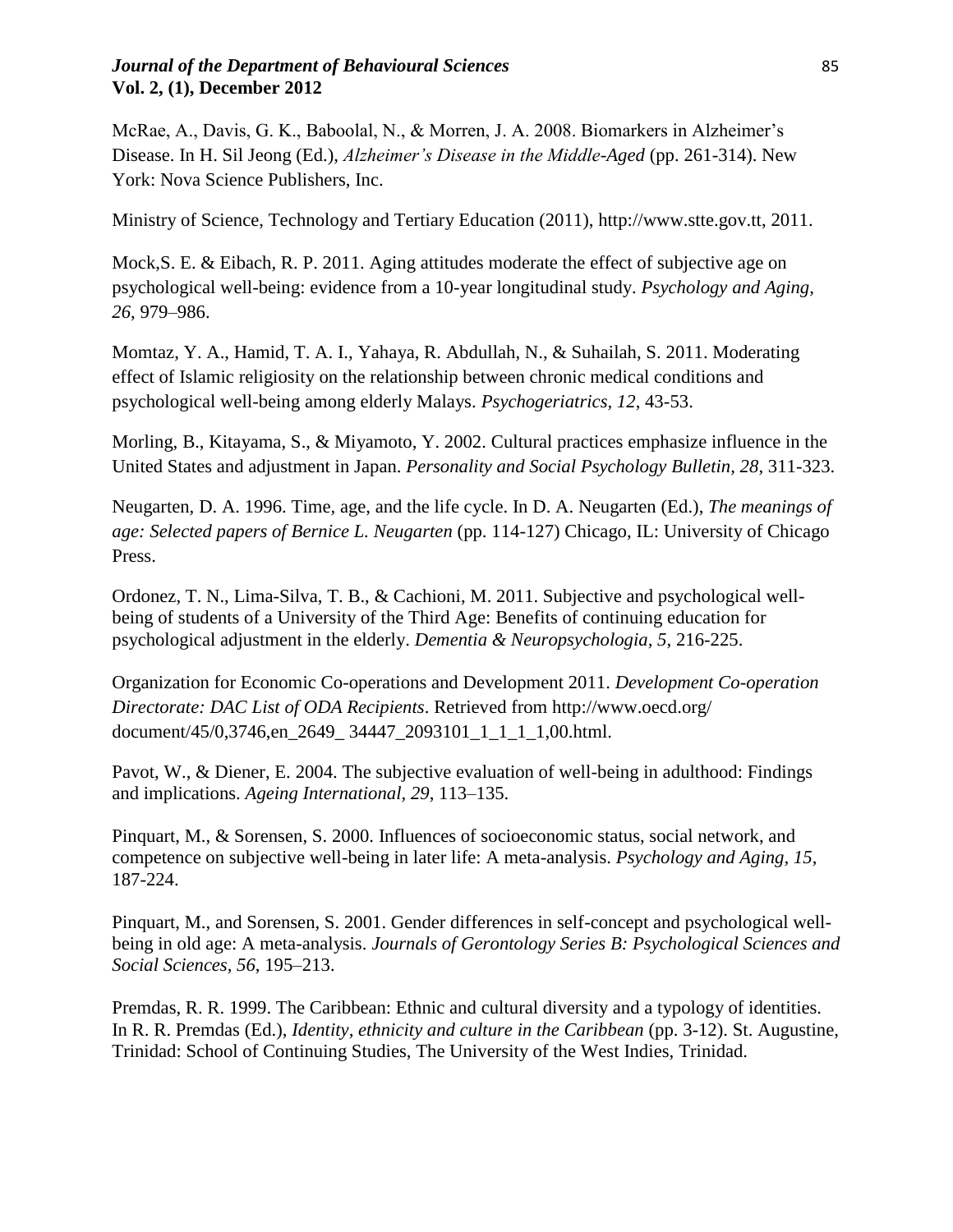# *Journal of the Department of Behavioural Sciences* 86 **Vol. 2, (1), December 2012**

Rawlins, J. M., Simeon, D. T., Ramdath, D. D., & Chadee, D. D. 2008. The Elderly in Trinidad: Health, Social and Economic Status and Issues of Loneliness. *West Indian Medical Journal, 57*, 589-595.

Rawlings, J. M. 2010. Sixty years and on in Trinidad and Tobago: Conversations with older women. St. Augustine, Trinidad: Public Health and Primary Care Unit, Department of Paraclinical Sciences, Faculty of medical Sciences, The University of the West Indies.

Republic of Trinidad and Tobago Policy on Tertiary Education, Technical Vocational Education and Training, and Lifelong Learning in Trinidad and Tobago (2011). Ministry of Science, Technology and Tertiary Education. Retrieved from<http://www.stte.gov.tt/Portals/0/> Publications/Policy/Tertiary%20Education%20Policy.pdf.

Richeson, J. L., & Shelton, J. N. 2006. A social psychological perspective on the stigmatization of older adults. In L. L. Carstensen & C. R. Hartel (Eds.), *When I'm 64* (pp. 174–208). Washington, DC: National Academies Press.

Rogers, C. R. 1962. The interpersonal relationship: The core of guidance. In Rogers, C. R. & Stevens, B. (Eds.), *Person to person. The problem of being human* (pp. 89–104). Moab: Real People Press.

Rook, K. S. & Schuster, T. L. 1996. Compensatory processes in the social networks of older adults. In G. R. Pierce, B. R. Sarason, & I. G. Sarason (Eds.). *Handbook of social support and the family* (pp. 219-248). New York, NY, US: Plenum Press.

Rowe, J. W., President, M. D. & Kahn, R. L. 1996. Successful aging. *The Gerontologist, 37*, 433-440.

Ryan, R. M., & Deci, E. L. 2001. On happiness and human potentials: A review of research on hedonic and eudemonic well-being. In S. Fiske (Ed.), *Annual review of psychology* (*Vol. 52*, pp. 141-166). Palo Alto, CA: Annual Reviews.

Ryff, C. D. 1989. Happiness is everything, or is it? Explorations on the meaning of psychological well-being. *Journal of Personality and Social Psychology, 57,* 1069-1081.

Ryff, C. D. 1989. In the eye of the beholder: views of psychological well-being among middleaged and older adults. *Psychology and Aging, 4*, 195-210.

Ryff, C. D. 1995. Psychological well-being in adult life. *Current Directions in Psychological Science, 4*, 99-104.

Ryff, C. D., & Keyes, C. L. M. 1995. The structure of psychological well-being revisited. *Journal of Personality and Social Psychology, 69*, 719–727.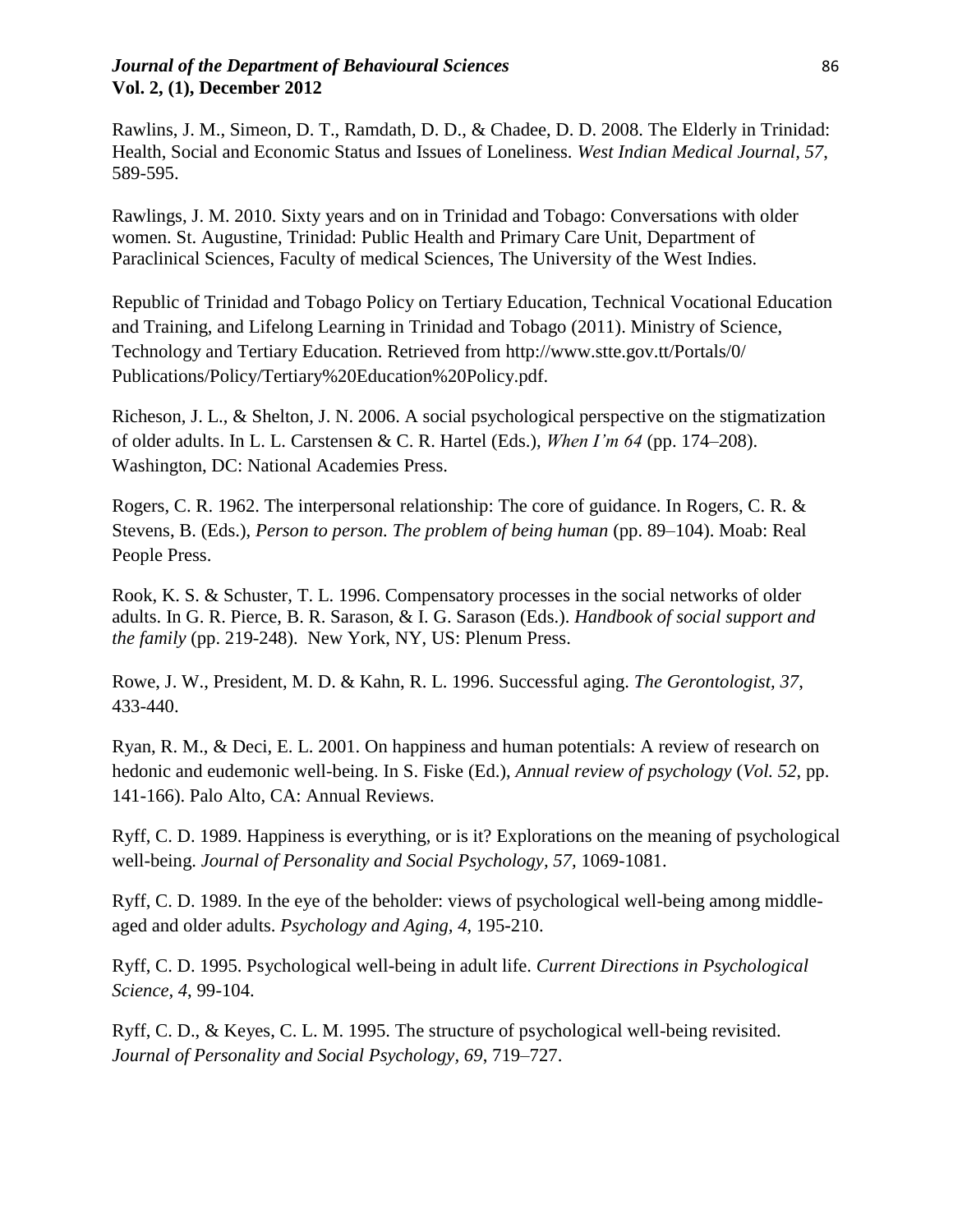# *Journal of the Department of Behavioural Sciences* **87 Vol. 2, (1), December 2012**

Ryff, C. D., Keyes, C. L. M., & Hughes, D. 2003. Status inequalities, perceived discrimination, and eudaimonic well-being: Do the challenges of minority life hone purpose and growth? *Journal of Health and Social Behavior, 44*, 275–291.

Ryff, C. D., Keyes, C. L. M. & Hughes, D. L. 2004. Psychological well-being in MIDUS: Profiles of ethnic/racial diversity and life-course uniformity. In O. G. Brim, C. D. Ryff, & R. C. Kessler (Eds.). *How healthy are we? A national study of well-being at midlife* (pp. 398-424). Chicago, IL: The University of Chicago Press.

Ryff, C. D., Kwan, C. M. L., & Singer, B. H. 2001. Personality and aging: Flourishing agendas and future challenges. In J. E. Birren & K. W. Schaie (Eds.). *Handbook of the psychology of aging* (pp. 477-499). San Diego: Academic Press.

Ryff, C. D., Love, G. D., Urry, H. L., Muller, D., Rosenkranz, M. A., Friedman, E. M., Davidson, R. J., & Singer, B. 2006. Psychological well-being and ill-being: Do they have distinct or mirrored biological correlates? *Psychotherapy and psychosomatics*, *75*, 85–95.

Ryff, C.D., & Singer, B. 1998. The contours of positive human health. *Psychological Inquiry, 9*, 1-28.

Ryff, C.D., & Singer, B. 2000. Biopsychosocial challenges of the new millennium. *Psychotherapy and Psychosomatics, 69*, 170-177.

Ryff, C. D. & Singer, B. 2002. From social structure to biology: integrative science in pursuit of human health and well-being. In C. R. Snyder & S. J. Lopez (Eds.), *Handbook of positive psychology* (pp. 541–555). New York: Oxford University Press.

Ryff, C.R., & Singer, B.H. 2006. Best news yet on the six-factor model of well-being. *Social Science Research, 35*, 1103-1119.

Ryff, C. D., Singer, B. H. & Love, G. D. 2012. Positive health: connecting well-being with biology. *Philosophical Transactions of the Royal Society, B: Biological Sciences, 359*, 1383- 1394.

Salama-Younes, M., Ismaïl, A., Montazeri, A., & Roncin, C. 2011. Factor structure of the French Ryff"s psychological well-being scales for active older adults. In I. Brdar (Ed.), *The human pursuit of well-being: A cultural approach* (pp. 203-212). New York, NY, US: Springer Science + Business Media.

Schaie, K. W. 1994. The course of adult intellectual development. *American Psychologist*, *49*, 304-313.

Shultz, R. & Heckhausen, J. 1996. A life span model of successful aging. *American Psychologist, 51*, 702-714.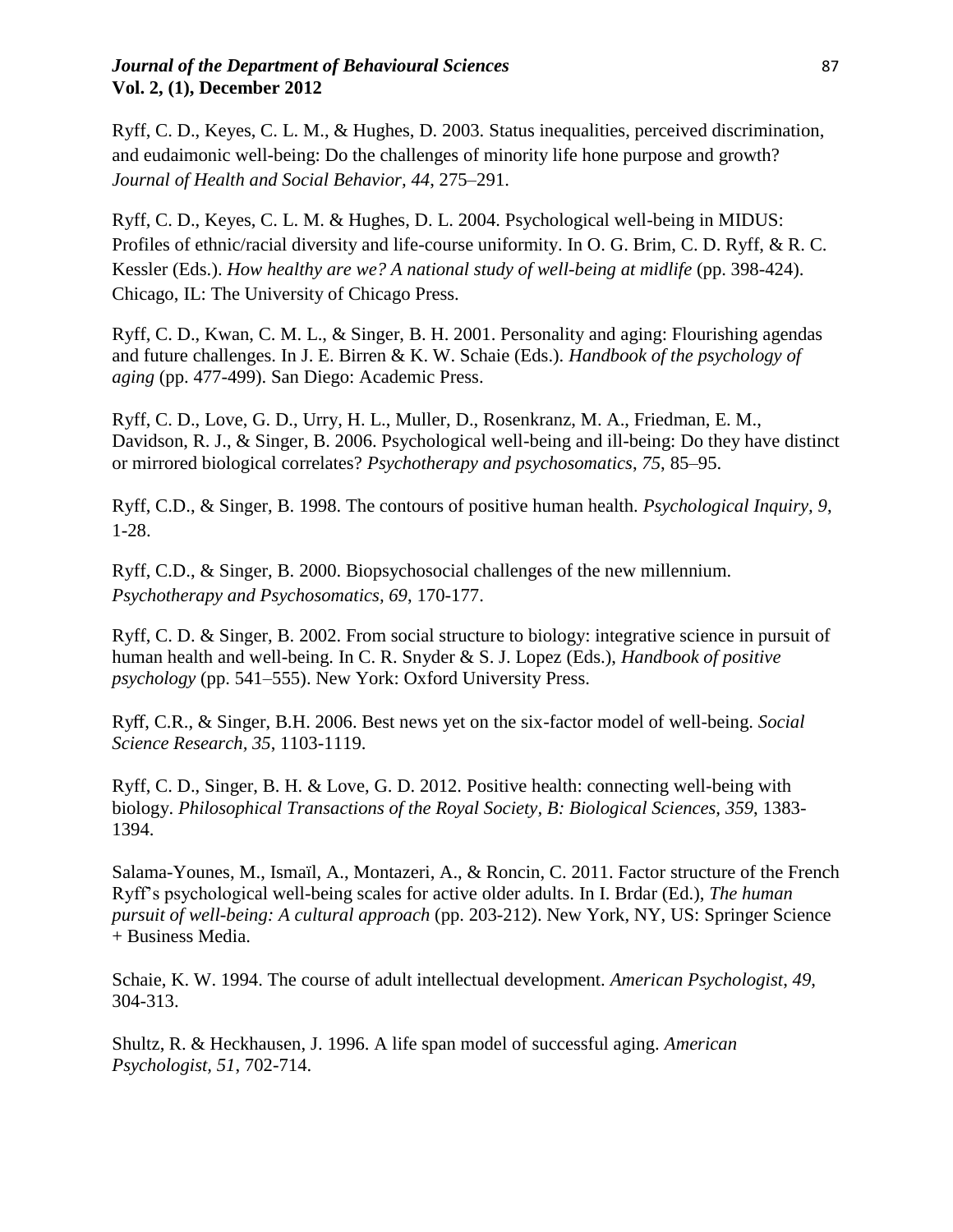# *Journal of the Department of Behavioural Sciences* 88 **Vol. 2, (1), December 2012**

Sirigatti, S., Penzo, I., Iani, L, Mazzeschi, A., Hatalskaja, H., Giannetti, E., & Stefanile, C. 2012. Measurement invariance of Ryff"s Pscyhological Well-being Scales across Italian and Belarusian students. Social Indicators Research, published Online First, May 2012, DOI: 10.1007/s11205- 012-0082-0.

Springer, K. W., Pudrovska, T., & Hauser, R. M. 2011. Does psychological well-being change with age? Longitudinal tests of age variations and further exploration of the multidimensionality of Ryff"s model of psychological well-being. *Social Science Research, 40*, 392–398.

Tran, T. V., Wright, R., & Chatters, L. 1991. Health, stress, psychological resources, and subjective well-being among older Blacks. *Psychology and Aging, 6*, 100–108.

United Nations Department of Economic and Social Affairs Population Division. 2001. *World population ageing: 1950-2050* (Publication No ST/ESA/SER.A/207)*.* Retrieved from [http://www.un.org/esa/population/publications/worldageing19502050/pdf/preface\\_web.pdf.](http://www.un.org/esa/population/publications/worldageing19502050/pdf/preface_web.pdf)

Uttal, D. H. & Perlmutter, M. 1989. Toward a broader conceptualization of development:The role of gains and losses across the life span. *Developmental Review, 9*, 101-132.

van Tilburg, T. 1998. Losing and gaining in old age: Changes in personal network size and social support in a four-year longitudinal study. *Journal of Gerontology: Social Sciences, 53*, S313- S323.

Villar, F.; Triadó, C.; Celdrán, M. i Solé, C. 2010. Measuring well-being among Spanish older adults: Development of a simplified version of Ryff's Scales of psychological well-being. *Psychological Reports, 107,* 265-280.

Whitbourne, S. K., & Collins, K. J. 1998. Identity processes and perceptions of physical functioning in adults: Theoretical and clinical implications. *Psychotherapy*, *35*, 519-530.

World Health Statistics 2011. *World Health Statistics Report 2011*. [http://www.who.int/whosis/](http://www.who.int/whosis/%20whostat/2011/en/index.html)  [whostat/2011/en/index.html.](http://www.who.int/whosis/%20whostat/2011/en/index.html)

World Health Organization 1948. Preamble to the Constitution of the World Health Organization. In Official records of the World Health Organization, no. 2, p. 100. Geneva: World Health Organization.

World Health Organization 2009. *World Health Statistics.* Retrieved from [http://www.who.int/gho/publications/world\\_health\\_statistics/EN\\_WHS09\\_Full.pdf](http://www.who.int/gho/publications/world_health_statistics/EN_WHS09_Full.pdf)

l

<sup>&</sup>lt;sup>i</sup> The literature reviewed primarily focuses on the island of Trinidad and not Tobago because data collected in the current study was only from Trinidadians. Best (2001) has argued that because of the different worldviews of its citizens, the two islands are culturally different and thus it seems reasonable to focus our work exclusively in Trinidad. The absence of data from Tobago, however, is noted as a limitation in the Discussion.

 $\mathbf{u}$  It is recognized that there is no guarantee that the Ryff (1989) scales are valid in Trinidad simply because the scales have been validated in other cultures. This is addressed as a limitation in the Discussion.